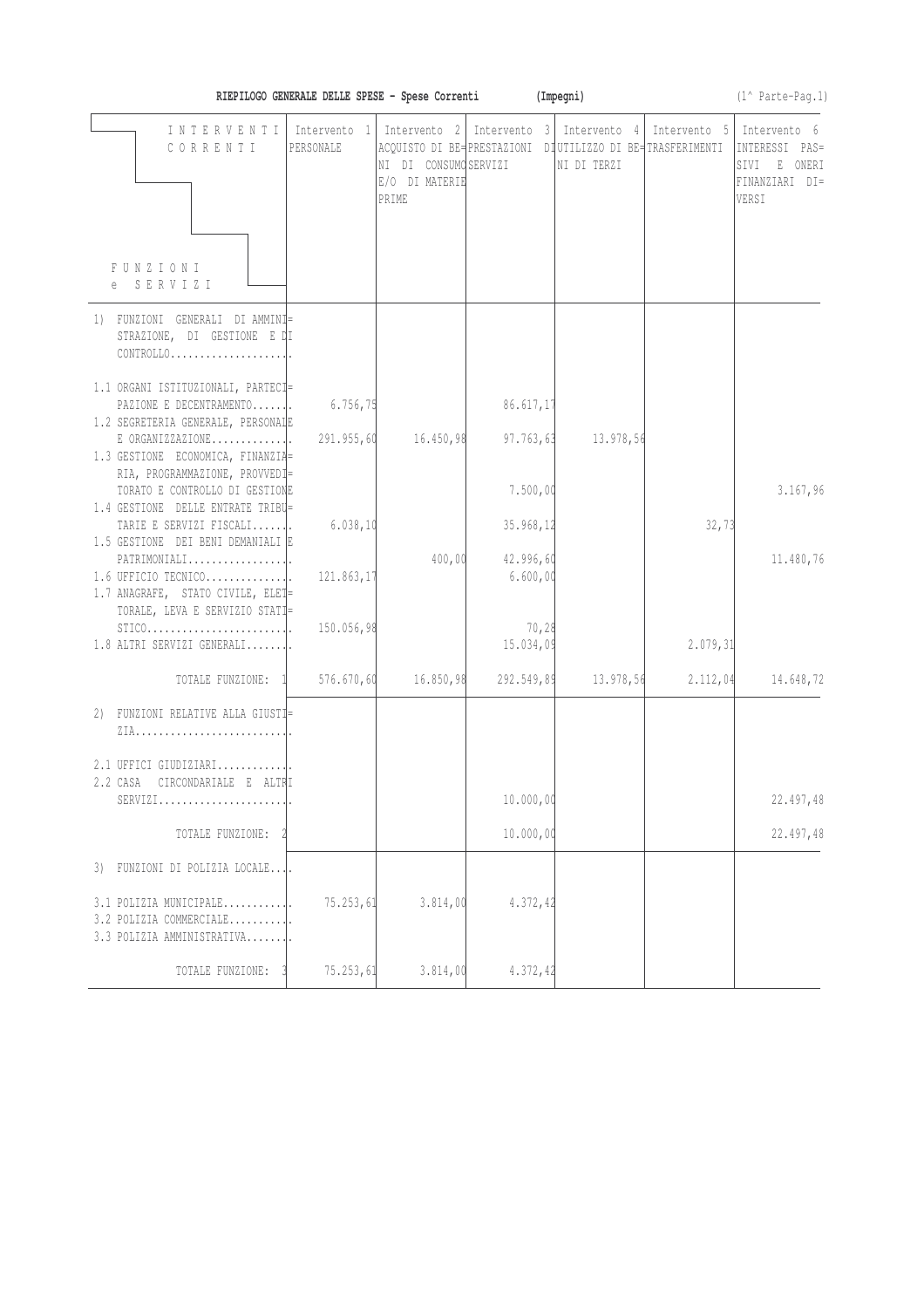| RIEPILOGO GENERALE DELLE SPESE - Spese Correnti                        |                           | (Impegni)                                                                   | (segue)                | (1^ Parte-Pag.2)                                                                           |                      |                                                                              |
|------------------------------------------------------------------------|---------------------------|-----------------------------------------------------------------------------|------------------------|--------------------------------------------------------------------------------------------|----------------------|------------------------------------------------------------------------------|
| INTERVENTI<br>$C 0 R R E N T I$<br><b>FUNZIONI</b><br>e SERVIZI        | Intervento 1<br>PERSONALE | Intervento <sub>2</sub><br>NI DI CONSUMO SERVIZI<br>E/O DI MATERIE<br>PRIME | Intervento 3           | Intervento 4<br>ACQUISTO DI BE= PRESTAZIONI DIUTILIZZO DI BE= TRASFERIMENTI<br>NI DI TERZI | Intervento 5         | Intervento 6<br>INTERESSI PAS=<br>SIVI<br>E ONERI<br>FINANZIARI DI=<br>VERSI |
| 4) FUNZIONI DI ISTRUZIONE PUBBLI=                                      |                           |                                                                             |                        |                                                                                            |                      |                                                                              |
| $CA.$                                                                  |                           |                                                                             |                        |                                                                                            |                      |                                                                              |
| $4.1$ SCUOLA MATERNA                                                   |                           | 6.000,00                                                                    | 6.416,00               |                                                                                            | 3.000,00             | 4.587,12                                                                     |
| 4.2 ISTRUZIONE ELEMENTARE<br>4.3 ISTRUZIONE MEDIA                      |                           | 8.000,00                                                                    | 19.300,00<br>68.000,00 |                                                                                            | 4.500,00<br>6.000,00 | 2.420,78<br>5.727,13                                                         |
| 4.4 ISTRUZIONE SECONDARIA SUPERIO=                                     |                           |                                                                             |                        |                                                                                            |                      |                                                                              |
| 4.5 ASSISTENZA SCOLASTICA, TRA=                                        |                           |                                                                             |                        |                                                                                            |                      |                                                                              |
| SPORTO, REFEZIONE E ALTRI SER=<br>VIZI                                 |                           |                                                                             | 157.869,86             |                                                                                            | 575,70               |                                                                              |
| TOTALE FUNZIONE:                                                       |                           | 14.000,00                                                                   | 251.585,86             |                                                                                            | 14.075,70            | 12.735,03                                                                    |
| 5) FUNZIONI RELATIVE ALLA CULTURA<br>ED AI BENI CULTURALI              |                           |                                                                             |                        |                                                                                            |                      |                                                                              |
| 5.1 BIBLIOTECHE, MUSEI E PINACOTE=                                     |                           |                                                                             |                        |                                                                                            |                      |                                                                              |
| 5.2 TEATRI, ATTIVITA` CULTURALI E                                      | 27.651,66                 |                                                                             | $4.000,00$ $11.700,00$ |                                                                                            |                      | 173,92                                                                       |
| SERVIZI DIVERSI NEL SETTORE                                            |                           |                                                                             |                        |                                                                                            |                      |                                                                              |
| CULTURALE                                                              |                           |                                                                             | 14.907,38              |                                                                                            |                      | 12.270,92                                                                    |
| TOTALE FUNZIONE: 5                                                     | 27.651,66                 | 4.000,00                                                                    | 26.607,38              |                                                                                            |                      | 12.444,84                                                                    |
| 6) FUNZIONI NEL SETTORE SPORTIVO<br>E RICREATIVO                       |                           |                                                                             |                        |                                                                                            |                      |                                                                              |
| $6.1$ PISCINE COMUNALI                                                 |                           |                                                                             |                        |                                                                                            |                      |                                                                              |
| 6.2 STADIO COMUNALE, PALAZZO DELIO<br>SPORT ED ALTRI IMPIANTI          |                           | 1.000,00                                                                    | 16.700,00              |                                                                                            |                      | 1.638, 41                                                                    |
| 6.3 MANIFESTAZIONI<br>DIVERSE<br>NEL<br>SETTORE SPORTIVO E RICREATIVO. |                           |                                                                             | 2.304,92               |                                                                                            |                      |                                                                              |
|                                                                        |                           |                                                                             |                        |                                                                                            |                      |                                                                              |
| TOTALE FUNZIONE:                                                       |                           | 1.000,00                                                                    | 19.004,92              |                                                                                            |                      | 1.638,41                                                                     |
| FUNZIONI NEL CAMPO TURISTICO<br>7)                                     |                           |                                                                             |                        |                                                                                            |                      |                                                                              |
| $7.1$ SERVIZI TURISTICI                                                |                           | 5.000,00                                                                    | 19.991,92              |                                                                                            |                      | 6.537,58                                                                     |
| 7.2 MANIFESTAZIONI TURISTICHE                                          |                           |                                                                             | 5.000,00               |                                                                                            | 5.000,00             |                                                                              |
| TOTALE FUNZIONE:                                                       |                           | 5.000,00                                                                    | 24.991,92              |                                                                                            | 5.000,00             | 6.537,58                                                                     |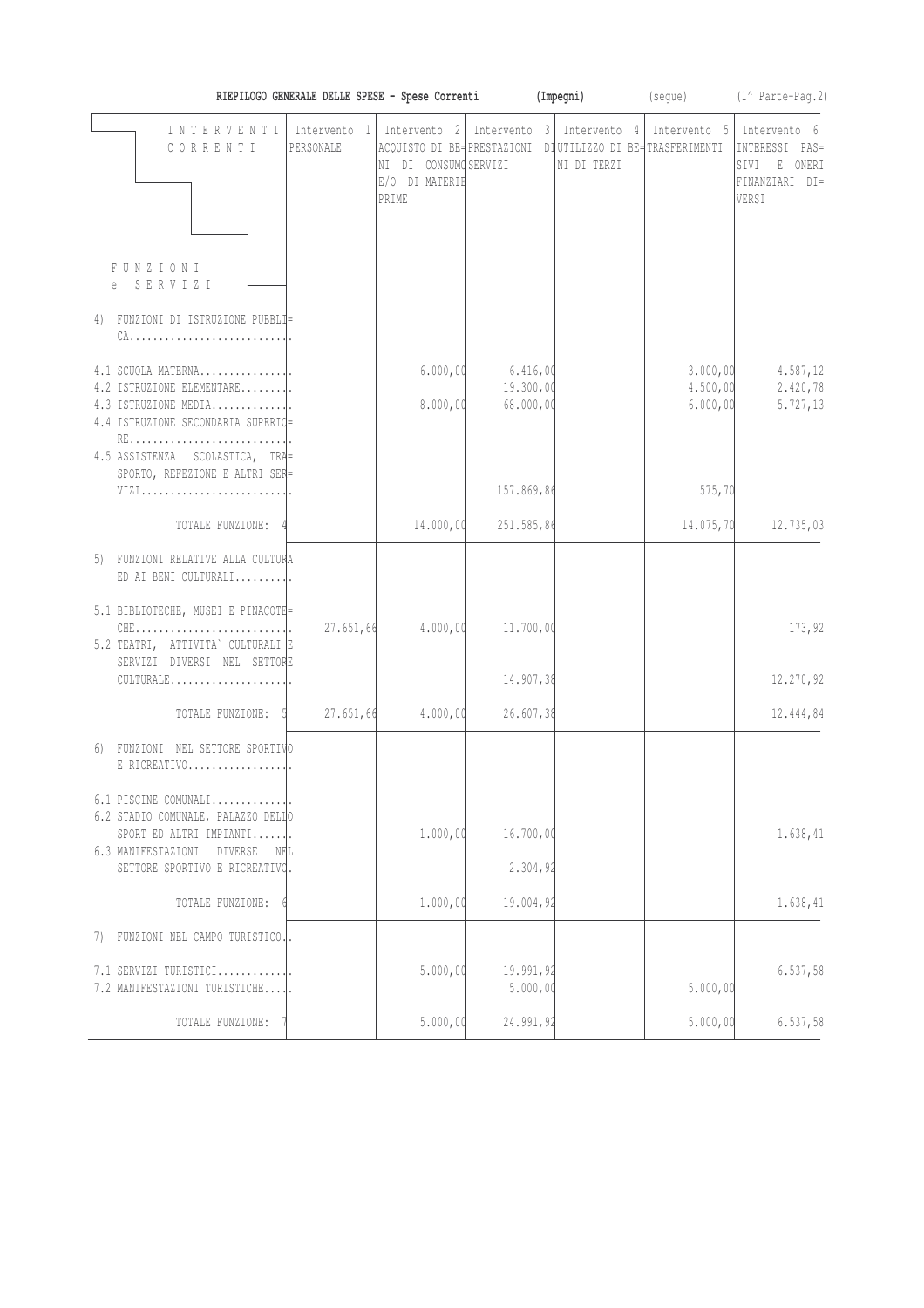|                                                                                                                                                                              | RIEPILOGO GENERALE DELLE SPESE - Spese Correnti |                                                  |            | (Impegni)                                                                                                                  |            | (segue) (1^ Parte-Pag.3)                                                               |
|------------------------------------------------------------------------------------------------------------------------------------------------------------------------------|-------------------------------------------------|--------------------------------------------------|------------|----------------------------------------------------------------------------------------------------------------------------|------------|----------------------------------------------------------------------------------------|
| INTERVENTI<br>CORRENTI                                                                                                                                                       | Intervento 1<br>PERSONALE                       | NI DI CONSUMO SERVIZI<br>E/O DI MATERIE<br>PRIME |            | Intervento 2   Intervento 3   Intervento 4  <br>ACQUISTO DI BE= PRESTAZIONI DIUTILIZZO DI BE= TRASFERIMENTI<br>NI DI TERZI |            | Intervento 5 Intervento 6<br>INTERESSI PAS=<br>SIVI E ONERI<br>FINANZIARI DI=<br>VERSI |
| FUNZIONI<br>e SERVIZI                                                                                                                                                        |                                                 |                                                  |            |                                                                                                                            |            |                                                                                        |
| 8) FUNZIONI NEL CAMPO DELLA VIA=<br>BILITA' E DEI TRASPORTI                                                                                                                  |                                                 |                                                  |            |                                                                                                                            |            |                                                                                        |
| 8.1 VIABILITA', CIRCOLAZIONE STRA=<br>DALE E SERVIZI CONNESSI<br>8.2 ILLUMINAZIONE PUBBLICA E SER=                                                                           | 101.273,03                                      | 12.405,99                                        | 98.109,79  |                                                                                                                            |            | 8.652,05                                                                               |
| VIZI CONNESSI                                                                                                                                                                |                                                 | 948,00                                           | 98.356,11  |                                                                                                                            |            | 23.045,57                                                                              |
| 8.3 TRASPORTI PUBBLICI LOCALI E<br>SERVIZI CONNESSI                                                                                                                          |                                                 |                                                  |            |                                                                                                                            |            | 1.573,38                                                                               |
| TOTALE FUNZIONE: 8                                                                                                                                                           | 101.273,03                                      | 13.353,99                                        | 196.465,90 |                                                                                                                            |            | 33.271,00                                                                              |
| 9) FUNZIONI RIGUARDANTI LA GE=<br>STIONE DEL TERRITORIO E DEL=<br>$L'AMBIENTE$                                                                                               |                                                 |                                                  |            |                                                                                                                            |            |                                                                                        |
| 9.1 URBANISTICA E GESTIONE DEL<br>TERRITORIO<br>9.2 EDILIZIA RESIDENZIALE PUBBLICA<br>LOCALE E PIANI DI EDILIZIA E=                                                          |                                                 | 6.000,00                                         | 2.896,15   |                                                                                                                            | 1.500,00   |                                                                                        |
| 9.3 SERVIZI DI PROTEZIONE CIVILE.<br>9.4 SERVIZIO IDRICO INTEGRATO<br>9.5 SERVIZIO SMALTIMENTO RIFIUTI.<br>9.6 PARCHI E SERVIZI PER LA TUTELA<br>AMBIENTALE DEL VERDE, ALTRI |                                                 |                                                  |            |                                                                                                                            |            | 17.998,06<br>14.943,97<br>997,57                                                       |
| SERVIZI RELATIVI AL TERRITORIO<br>ED ALL'AMBIENTE                                                                                                                            |                                                 | 7.932,00                                         | 20.084,42  |                                                                                                                            |            | 55,95                                                                                  |
| TOTALE FUNZIONE:                                                                                                                                                             |                                                 | 13.932,00                                        | 22.980,57  |                                                                                                                            | 1.500,00   | 33.995,55                                                                              |
| 10) FUNZIONI NEL SETTORE SOCIALE.                                                                                                                                            |                                                 |                                                  |            |                                                                                                                            |            |                                                                                        |
| 10.1 ASILI NIDO, SERVIZI PER L'IN=                                                                                                                                           |                                                 |                                                  |            |                                                                                                                            |            |                                                                                        |
| FANZIA E PER I MINORI                                                                                                                                                        | 56.978,39                                       | 2.200,00                                         | 39.437,00  |                                                                                                                            | 1.500,00   |                                                                                        |
| 10.2 SERVIZI DI PREVENZIONE E RIA=<br>BILITAZIONE                                                                                                                            |                                                 |                                                  | 500,00     |                                                                                                                            |            |                                                                                        |
| 10.3 STRUTTURE RESIDENZIALI E DI<br>RICOVERO PER ANZIANI<br>10.4 ASSISTENZA, BENEFICENZA PUB=                                                                                |                                                 |                                                  |            |                                                                                                                            |            | 6.575,49                                                                               |
| BLICA E SERVIZI DIVERSI ALIA                                                                                                                                                 | 1.500,00                                        |                                                  |            |                                                                                                                            | 154.687,99 |                                                                                        |
| 10.5 SERVIZIO NECROSCOPICO E CIMI=<br>TERIALE                                                                                                                                |                                                 | 6.000,00                                         | 8.600,00   |                                                                                                                            | 500,00     | 2.794,08                                                                               |
| TOTALE FUNZIONE: 10                                                                                                                                                          | 58.478,39                                       | 8.200,00                                         | 48.537,00  |                                                                                                                            | 156.687,99 | 9.369,57                                                                               |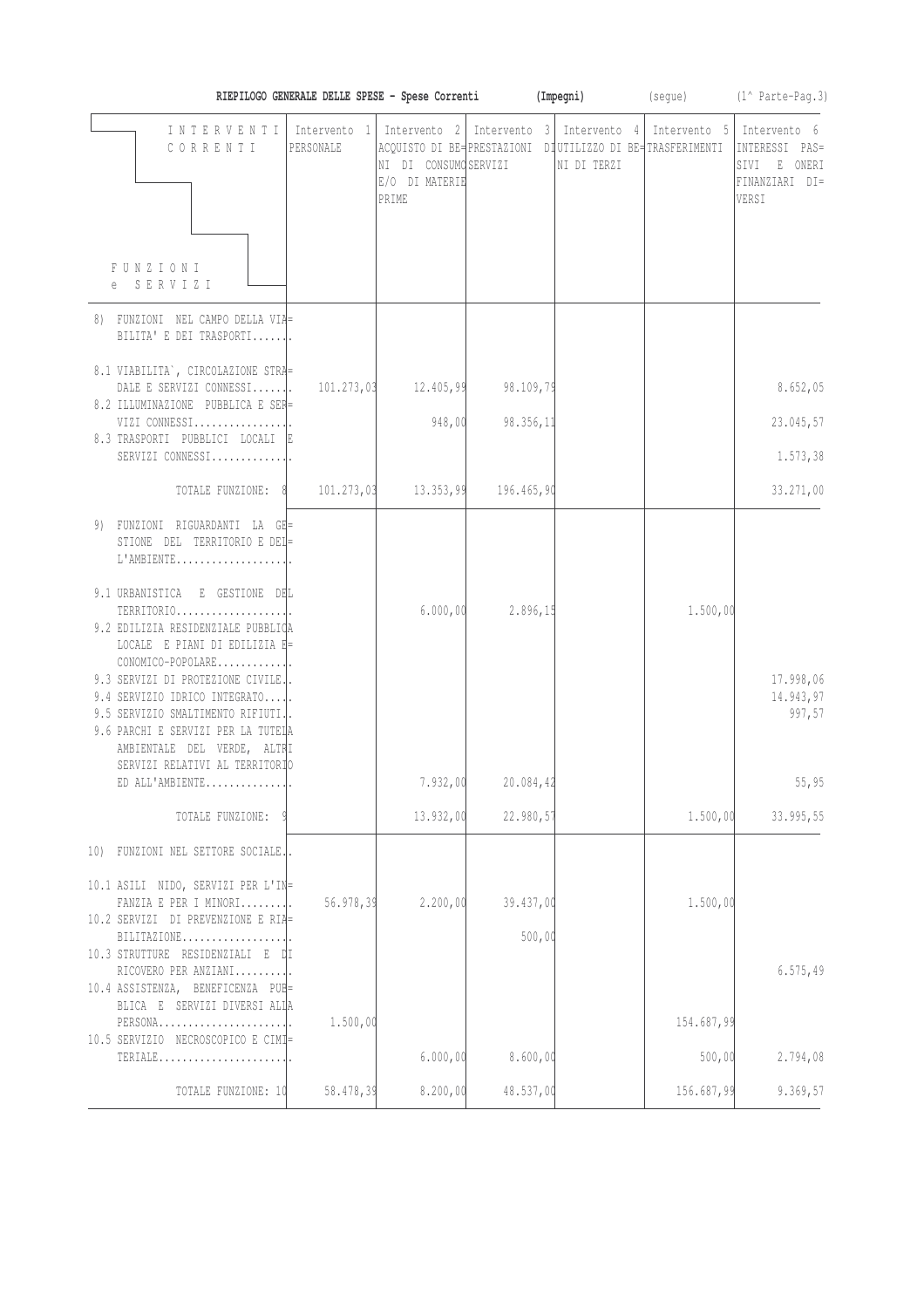|                                                                                                                                                                                                                                                                                                                                                   | RIEPILOGO GENERALE DELLE SPESE - Spese Correnti |                                                                             |              | (Impegni)                                                                                  | (segue)      | (1^ Parte-Pag.4)                                                                   |
|---------------------------------------------------------------------------------------------------------------------------------------------------------------------------------------------------------------------------------------------------------------------------------------------------------------------------------------------------|-------------------------------------------------|-----------------------------------------------------------------------------|--------------|--------------------------------------------------------------------------------------------|--------------|------------------------------------------------------------------------------------|
| INTERVENTI<br>CORRENTI<br>FUNZIONI<br>SERVIZI<br>$e -$                                                                                                                                                                                                                                                                                            | Intervento 1<br>PERSONALE                       | Intervento <sub>2</sub><br>NI DI CONSUMO SERVIZI<br>E/O DI MATERIE<br>PRIME | Intervento 3 | Intervento 4<br>ACQUISTO DI BE= PRESTAZIONI DIUTILIZZO DI BE= TRASFERIMENTI<br>NI DI TERZI | Intervento 5 | Intervento 6<br>INTERESSI<br>$PAS =$<br>SIVI<br>E ONERI<br>FINANZIARI DI=<br>VERSI |
| 11) FUNZIONI NEL CAMPO DELLO SVI=<br>LUPPO ECONOMICO                                                                                                                                                                                                                                                                                              |                                                 |                                                                             |              |                                                                                            |              |                                                                                    |
| 11.1 AFFISSIONI E PUBBLICITA`<br>11.2 FIERE, MERCATI E SERVIZI CON=<br>$NESS1, \ldots, \ldots, \ldots, \ldots, \ldots, \ldots,$<br>11.3 MATTATOIO E SERVIZI CONNESSI.<br>11.4 SERVIZI RELATIVI ALL'INDUSTRIA<br>11.5 SERVIZI RELATIVI AL COMMERCIO.<br>11.6 SERVIZI RELATIVI ALL'ARTIGIA=<br>$NATO$<br>11.7 SERVIZI RELATIVI ALL'AGRICOI=<br>TURA |                                                 |                                                                             | 1.500,00     |                                                                                            | 1.304,81     | 27.033,23                                                                          |
| TOTALE FUNZIONE: 11                                                                                                                                                                                                                                                                                                                               |                                                 |                                                                             | 1.500,00     |                                                                                            | 1.304,81     | 27.033,23                                                                          |
| 12) FUNZIONI RELATIVE A SERVIZI<br>PRODUTIIVI                                                                                                                                                                                                                                                                                                     |                                                 |                                                                             |              |                                                                                            |              |                                                                                    |
| 12.1 DISTRIBUZIONE GAS<br>12.2 CENTRALE DEL LATTE<br>12.3 DISTRIBUZIONE ENERGIA ELETTRI=<br>$CA.$<br>12.4 TELERISCALDAMENTO<br>12.6 ALTRI SERVIZI PRODUTTIVI<br>TOTALE FUNZIONE: 12                                                                                                                                                               |                                                 |                                                                             |              |                                                                                            |              | 11.084,31<br>11.084,31                                                             |
| TOTALE TITOLO : 11                                                                                                                                                                                                                                                                                                                                | 839.327,29                                      | 80.150,97                                                                   | 898.595,86   | 13.978,56                                                                                  | 180.680,54   | 185.255,72                                                                         |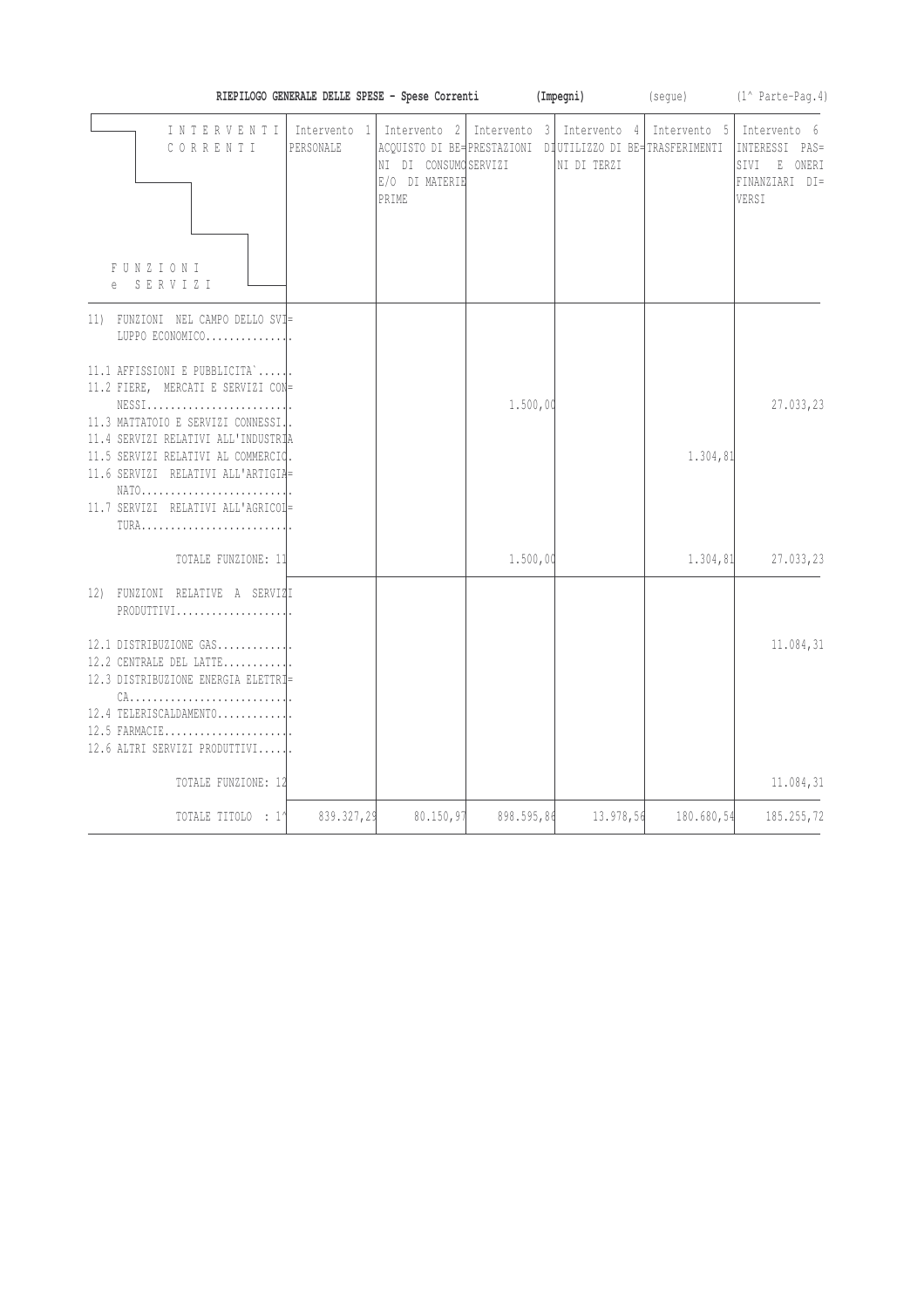|                                                                                                                                                   | RIEPILOGO GENERALE DELLE SPESE - Spese Correnti |                                            | (Impegni)                                                                                                                                       |                     | (2^ Parte-Pag.1)        |
|---------------------------------------------------------------------------------------------------------------------------------------------------|-------------------------------------------------|--------------------------------------------|-------------------------------------------------------------------------------------------------------------------------------------------------|---------------------|-------------------------|
| INTERVENTI<br>CORRENTI                                                                                                                            | Intervento 7                                    | NARI DELLA GE=ESERCIZIO<br>STIONE CORRENTE | Intervento 8   Intervento 9   Intervento 10  <br>IMPOSTE E TASSE ONERI STRAORDI= AMMORTAMENTI DIFONDO SVALUTA= FONDO DI RISER=<br>ZIONE CREDITI | Intervento 11<br>VA | TOTALE                  |
| FUNZIONI<br>e SERVIZI                                                                                                                             |                                                 |                                            |                                                                                                                                                 |                     |                         |
| 1) FUNZIONI GENERALI DI AMMINI=<br>STRAZIONE, DI GESTIONE E DI<br>CONTROLLO                                                                       |                                                 |                                            |                                                                                                                                                 |                     |                         |
| 1.1 ORGANI ISTITUZIONALI, PARTECI=<br>PAZIONE E DECENTRAMENTO                                                                                     | 3.994,29                                        |                                            |                                                                                                                                                 |                     | 97.368,21               |
| 1.2 SEGRETERIA GENERALE, PERSONALE<br>$E$ ORGANIZZAZIONE                                                                                          | 12.047,13                                       |                                            |                                                                                                                                                 |                     | 432.195,90              |
| 1.3 GESTIONE ECONOMICA, FINANZIA=                                                                                                                 |                                                 |                                            |                                                                                                                                                 |                     |                         |
| RIA, PROGRAMMAZIONE, PROVVEDI=<br>TORATO E CONTROLLO DI GESTIONE                                                                                  |                                                 | 5.000,00                                   |                                                                                                                                                 |                     | 15.667,96               |
| 1.4 GESTIONE DELLE ENTRATE TRIBU=<br>TARIE E SERVIZI FISCALI                                                                                      |                                                 | 7.692,94                                   |                                                                                                                                                 |                     | 49.731,89               |
| 1.5 GESTIONE DEI BENI DEMANIALI E<br>PATRIMONIALI<br>$1.6$ UFFICIO TECNICO<br>1.7 ANAGRAFE, STATO CIVILE, ELET=<br>TORALE, LEVA E SERVIZIO STATI= | 10.405,98<br>7.849,42                           |                                            |                                                                                                                                                 |                     | 65.283,34<br>136.312,59 |
| $1.8$ ALTRI SERVIZI GENERALI                                                                                                                      | 7.737,89<br>11.920,72                           |                                            |                                                                                                                                                 |                     | 157.865,15<br>29.034,12 |
| TOTALE FUNZIONE:                                                                                                                                  | 53.955,43                                       | 12.692,94                                  |                                                                                                                                                 |                     | 983.459,16              |
| 2) FUNZIONI RELATIVE ALLA GIUSTI=                                                                                                                 |                                                 |                                            |                                                                                                                                                 |                     |                         |
| 2.1 UFFICI GIUDIZIARI<br>CIRCONDARIALE E ALTRI<br>2.2 CASA<br>SERVIZI                                                                             |                                                 |                                            |                                                                                                                                                 |                     | 32.497,48               |
| TOTALE FUNZIONE:                                                                                                                                  |                                                 |                                            |                                                                                                                                                 |                     | 32.497,48               |
|                                                                                                                                                   |                                                 |                                            |                                                                                                                                                 |                     |                         |
| 3) FUNZIONI DI POLIZIA LOCALE                                                                                                                     |                                                 |                                            |                                                                                                                                                 |                     |                         |
| 3.1 POLIZIA MUNICIPALE<br>$3.2$ POLIZIA COMMERCIALE<br>3.3 POLIZIA AMMINISTRATIVA                                                                 | 5.064,38                                        |                                            |                                                                                                                                                 |                     | 88.504,41               |
| TOTALE FUNZIONE:                                                                                                                                  | 5.064,38                                        |                                            |                                                                                                                                                 |                     | 88.504,41               |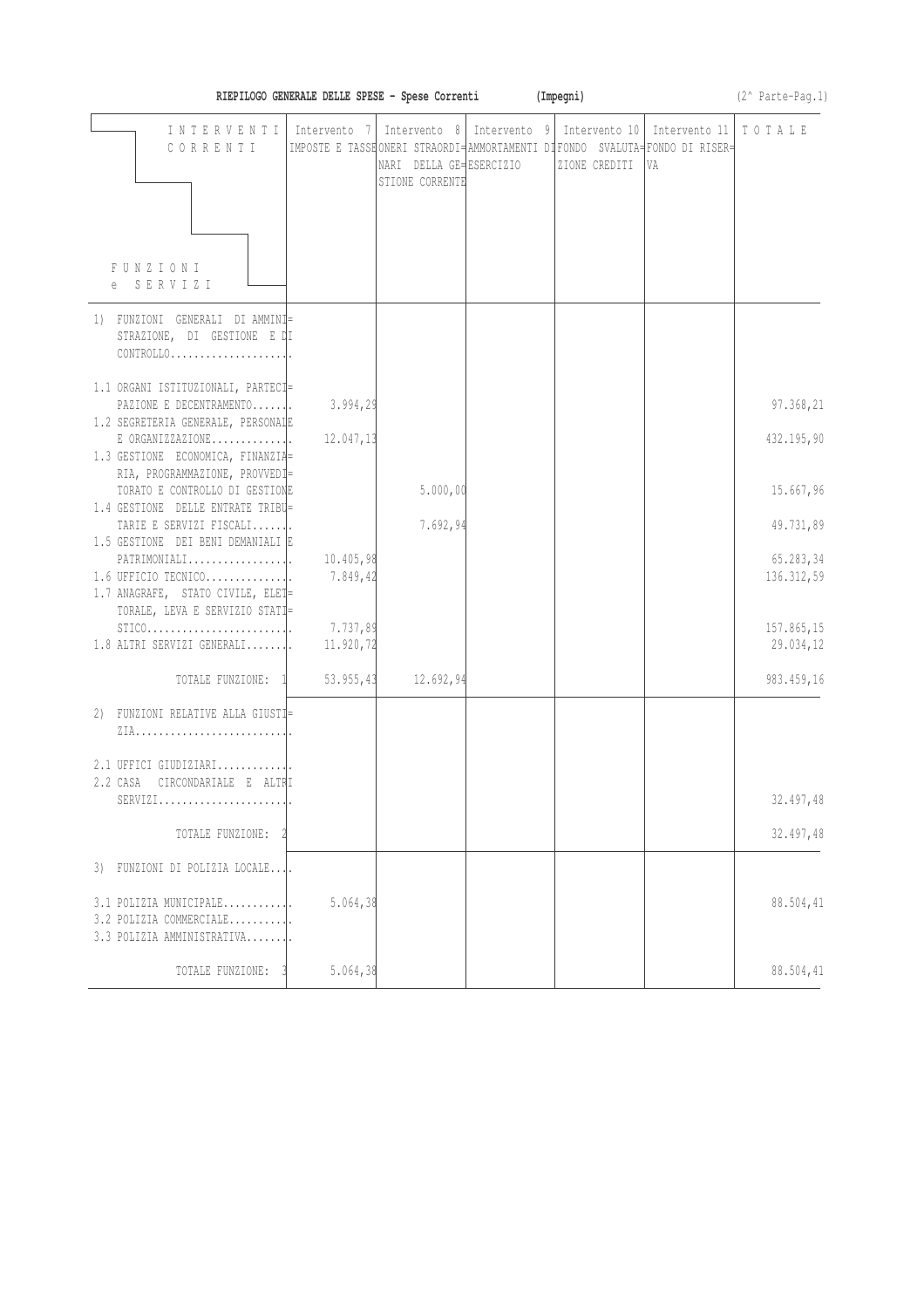|                                                                                                                                                                      | RIEPILOGO GENERALE DELLE SPESE - Spese Correnti |                                            | (Impegni)                                                                                                                                       |                     | (segue) (2^ Parte-Pag.2)                           |
|----------------------------------------------------------------------------------------------------------------------------------------------------------------------|-------------------------------------------------|--------------------------------------------|-------------------------------------------------------------------------------------------------------------------------------------------------|---------------------|----------------------------------------------------|
| INTERVENTI<br>CORRENTI<br><b>FUNZIONI</b><br>SERVIZI                                                                                                                 | Intervento 7                                    | NARI DELLA GE=ESERCIZIO<br>STIONE CORRENTE | Intervento 8   Intervento 9   Intervento 10  <br>IMPOSTE E TASSE ONERI STRAORDI= AMMORTAMENTI DIFONDO SVALUTA= FONDO DI RISER=<br>ZIONE CREDITI | Intervento 11<br>VA | TOTALE                                             |
| 4) FUNZIONI DI ISTRUZIONE PUBBLI=                                                                                                                                    |                                                 |                                            |                                                                                                                                                 |                     |                                                    |
|                                                                                                                                                                      |                                                 |                                            |                                                                                                                                                 |                     |                                                    |
| 4.2 ISTRUZIONE ELEMENTARE<br>4.3 ISTRUZIONE MEDIA<br>4.4 ISTRUZIONE SECONDARIA SUPERIQ=<br>4.5 ASSISTENZA SCOLASTICA, TRA=<br>SPORTO, REFEZIONE E ALTRI SER=<br>VIZI |                                                 |                                            |                                                                                                                                                 |                     | 20.003, 12<br>26.220,78<br>87.727,13<br>158.445,56 |
|                                                                                                                                                                      |                                                 |                                            |                                                                                                                                                 |                     |                                                    |
| TOTALE FUNZIONE:                                                                                                                                                     |                                                 |                                            |                                                                                                                                                 |                     | 292.396,59                                         |
| 5) FUNZIONI RELATIVE ALLA CULTURA<br>ED AI BENI CULTURALI                                                                                                            |                                                 |                                            |                                                                                                                                                 |                     |                                                    |
| 5.1 BIBLIOTECHE, MUSEI E PINACOTE=<br>5.2 TEATRI, ATTIVITA` CULTURALI E<br>SERVIZI DIVERSI NEL SETTORE<br>CULTURALE                                                  | 1.835,85                                        |                                            |                                                                                                                                                 |                     | 45.361,43<br>27.178, 30                            |
|                                                                                                                                                                      |                                                 |                                            |                                                                                                                                                 |                     |                                                    |
| TOTALE FUNZIONE: 5                                                                                                                                                   | 1.835,85                                        |                                            |                                                                                                                                                 |                     | 72.539,73                                          |
| 6) FUNZIONI NEL SETTORE SPORTIVO<br>$E$ RICREATIVO                                                                                                                   |                                                 |                                            |                                                                                                                                                 |                     |                                                    |
| $6.1$ PISCINE COMUNALI<br>6.2 STADIO COMUNALE, PALAZZO DELIO                                                                                                         |                                                 |                                            |                                                                                                                                                 |                     |                                                    |
| SPORT ED ALTRI IMPIANTI                                                                                                                                              |                                                 |                                            |                                                                                                                                                 |                     | 19.338,41                                          |
| 6.3 MANIFESTAZIONI DIVERSE<br>NEL<br>SETTORE SPORTIVO E RICREATIVO.                                                                                                  |                                                 |                                            |                                                                                                                                                 |                     | 2.304,92                                           |
| TOTALE FUNZIONE:                                                                                                                                                     |                                                 |                                            |                                                                                                                                                 |                     | 21.643,33                                          |
| 7) FUNZIONI NEL CAMPO TURISTICO                                                                                                                                      |                                                 |                                            |                                                                                                                                                 |                     |                                                    |
| 7.1 SERVIZI TURISTICI<br>7.2 MANIFESTAZIONI TURISTICHE                                                                                                               |                                                 |                                            |                                                                                                                                                 |                     | 31.529, 50<br>10.000,00                            |
| TOTALE FUNZIONE:                                                                                                                                                     |                                                 |                                            |                                                                                                                                                 |                     | 41.529,50                                          |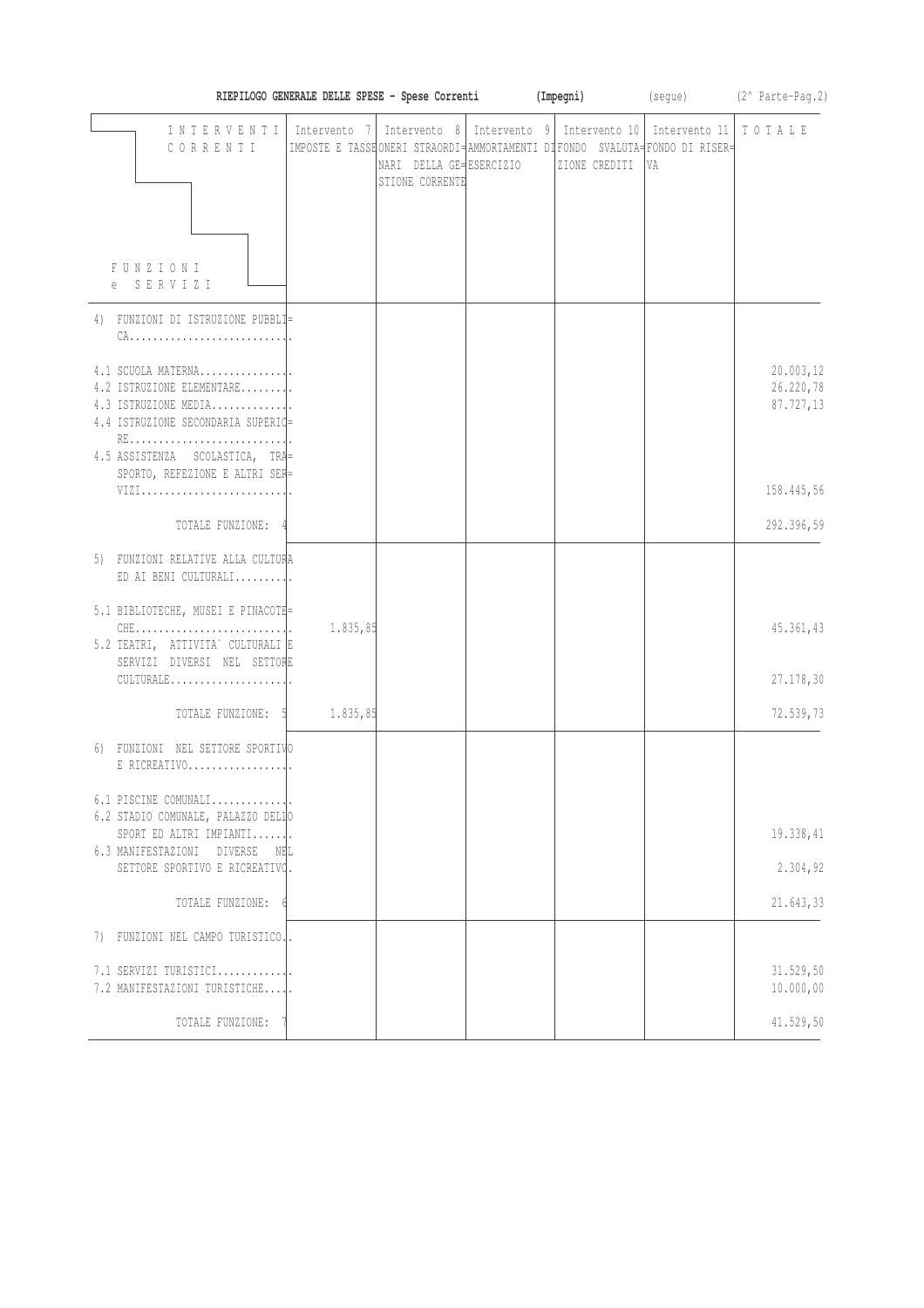|                                                                                                                                                                                                                                     | RIEPILOGO GENERALE DELLE SPESE - Spese Correnti |                                            | (Impegni)     | (segue) (2^ Parte-Pag.3)                                                                                                                                                       |                                  |
|-------------------------------------------------------------------------------------------------------------------------------------------------------------------------------------------------------------------------------------|-------------------------------------------------|--------------------------------------------|---------------|--------------------------------------------------------------------------------------------------------------------------------------------------------------------------------|----------------------------------|
| CORRENTI                                                                                                                                                                                                                            |                                                 | NARI DELLA GE=ESERCIZIO<br>STIONE CORRENTE | ZIONE CREDITI | INTERVENTI   Intervento 7   Intervento 8   Intervento 9   Intervento 10   Intervento 11  <br>IMPOSTE E TASSE ONERI STRAORDI AMMORTAMENTI DIFONDO SVALUTA FONDO DI RISER-<br>VA | TOTALE                           |
| FUNZIONI<br>e SERVIZI                                                                                                                                                                                                               |                                                 |                                            |               |                                                                                                                                                                                |                                  |
| 8) FUNZIONI NEL CAMPO DELLA VIA=<br>BILITA' E DEI TRASPORTI                                                                                                                                                                         |                                                 |                                            |               |                                                                                                                                                                                |                                  |
| 8.1 VIABILITA', CIRCOLAZIONE STRA=<br>DALE E SERVIZI CONNESSI<br>8.2 ILLUMINAZIONE PUBBLICA E SER=                                                                                                                                  | 3.917,21                                        |                                            |               |                                                                                                                                                                                | 224.358,07                       |
| VIZI CONNESSI                                                                                                                                                                                                                       |                                                 |                                            |               |                                                                                                                                                                                | 122.349,68                       |
| 8.3 TRASPORTI PUBBLICI LOCALI E<br>SERVIZI CONNESSI                                                                                                                                                                                 |                                                 |                                            |               |                                                                                                                                                                                | 1.573,38                         |
| TOTALE FUNZIONE: 8                                                                                                                                                                                                                  | 3.917, 21                                       |                                            |               |                                                                                                                                                                                | 348.281,13                       |
| 9) FUNZIONI RIGUARDANTI LA GE=<br>STIONE DEL TERRITORIO E DEL=                                                                                                                                                                      |                                                 |                                            |               |                                                                                                                                                                                |                                  |
| 9.1 URBANISTICA E GESTIONE DEL<br>TERRITORIO<br>9.2 EDILIZIA RESIDENZIALE PUBBLICA<br>LOCALE E PIANI DI EDILIZIA E=                                                                                                                 |                                                 |                                            |               |                                                                                                                                                                                | 10.396, 15                       |
| CONOMICO-POPOLARE<br>9.3 SERVIZI DI PROTEZIONE CIVILE.<br>9.4 SERVIZIO IDRICO INTEGRATO<br>9.5 SERVIZIO SMALTIMENTO RIFIUTI.<br>9.6 PARCHI E SERVIZI PER LA TUTELA<br>AMBIENTALE DEL VERDE, ALTRI<br>SERVIZI RELATIVI AL TERRITORIO |                                                 |                                            |               |                                                                                                                                                                                | 17.998,06<br>14.943,97<br>997,57 |
| ED ALL'AMBIENTE                                                                                                                                                                                                                     |                                                 |                                            |               |                                                                                                                                                                                | 28.072,37                        |
| TOTALE FUNZIONE:                                                                                                                                                                                                                    |                                                 |                                            |               |                                                                                                                                                                                | 72.408,12                        |
| 10) FUNZIONI NEL SETTORE SOCIALE.                                                                                                                                                                                                   |                                                 |                                            |               |                                                                                                                                                                                |                                  |
| 10.1 ASILI NIDO, SERVIZI PER L'IN=<br>FANZIA E PER I MINORI                                                                                                                                                                         | 515,36                                          |                                            |               |                                                                                                                                                                                | 100.630,75                       |
| 10.2 SERVIZI DI PREVENZIONE E RIA=                                                                                                                                                                                                  |                                                 |                                            |               |                                                                                                                                                                                |                                  |
| 10.3 STRUTTURE RESIDENZIALI E DI                                                                                                                                                                                                    |                                                 |                                            |               |                                                                                                                                                                                | 500,00                           |
| RICOVERO PER ANZIANI<br>10.4 ASSISTENZA, BENEFICENZA PUB=                                                                                                                                                                           |                                                 |                                            |               |                                                                                                                                                                                | 6.575,49                         |
| BLICA E SERVIZI DIVERSI ALLA                                                                                                                                                                                                        |                                                 |                                            |               |                                                                                                                                                                                | 156.187,99                       |
| 10.5 SERVIZIO NECROSCOPICO E CIMI=<br>TERIALE                                                                                                                                                                                       |                                                 |                                            |               |                                                                                                                                                                                | 17.894,08                        |
| TOTALE FUNZIONE: 10                                                                                                                                                                                                                 | 515,36                                          |                                            |               |                                                                                                                                                                                | 281.788,31                       |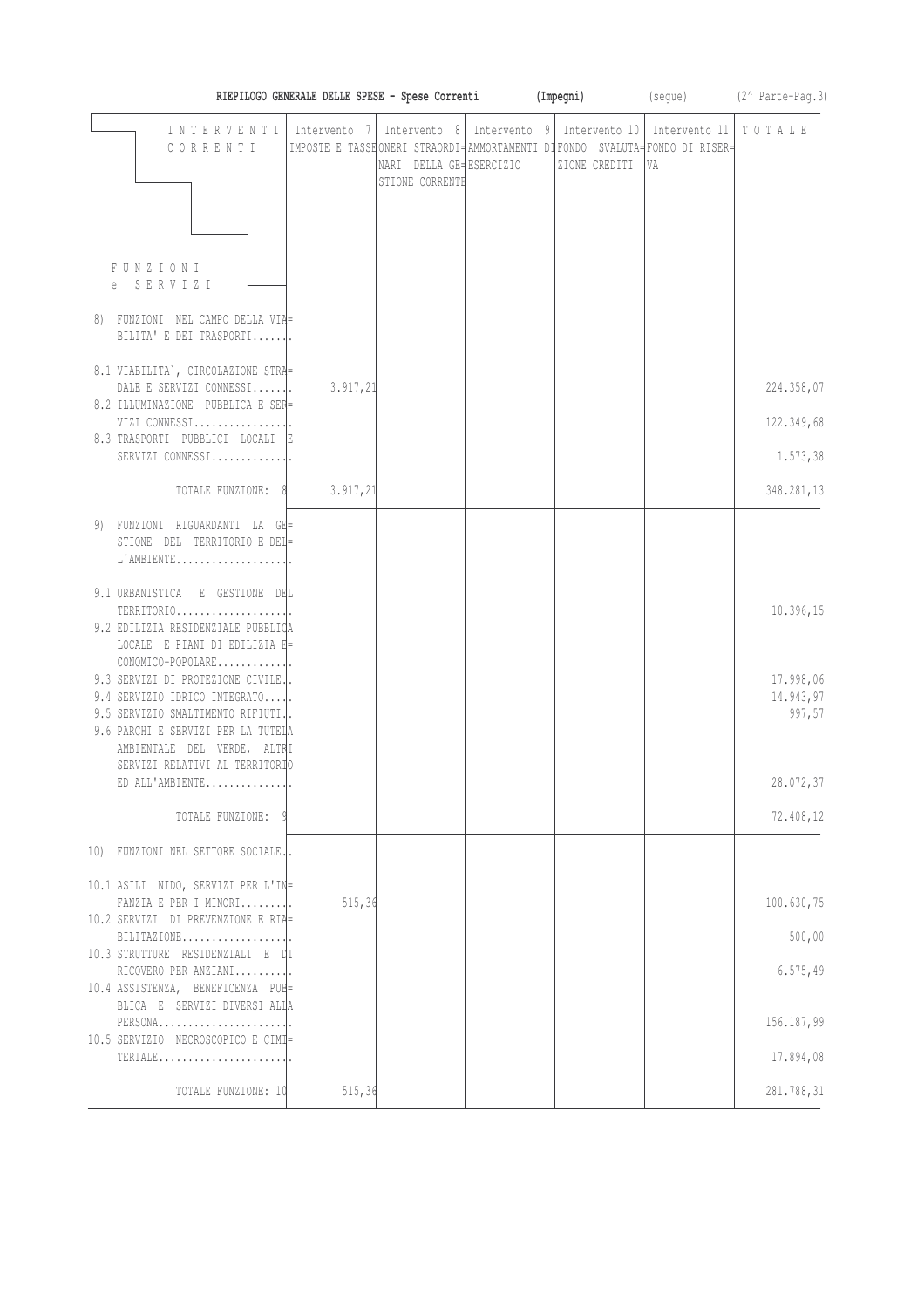|                                                                                                                                                                                                                                                                                                                                        | RIEPILOGO GENERALE DELLE SPESE - Spese Correnti |                                                            |              | (Impegni)                      | (seque)                                                                                             | (2^ Parte-Pag.4)      |
|----------------------------------------------------------------------------------------------------------------------------------------------------------------------------------------------------------------------------------------------------------------------------------------------------------------------------------------|-------------------------------------------------|------------------------------------------------------------|--------------|--------------------------------|-----------------------------------------------------------------------------------------------------|-----------------------|
| INTERVENTI<br>CORRENTI<br>FUNZIONI<br>e SERVIZI                                                                                                                                                                                                                                                                                        | Intervento 7                                    | Intervento 8<br>NARI DELLA GE=ESERCIZIO<br>STIONE CORRENTE | Intervento 9 | Intervento 10<br>ZIONE CREDITI | Intervento 11<br>IMPOSTE E TASSEONERI STRAORDI= AMMORTAMENTI DIFONDO SVALUTA= FONDO DI RISER=<br>VA | TOTALE                |
| 11) FUNZIONI NEL CAMPO DELLO SVI=<br>LUPPO ECONOMICO                                                                                                                                                                                                                                                                                   |                                                 |                                                            |              |                                |                                                                                                     |                       |
| 11.1 AFFISSIONI E PUBBLICITA`<br>11.2 FIERE, MERCATI E SERVIZI CON=<br>$NESS1, \ldots, \ldots, \ldots, \ldots, \ldots, \ldots,$<br>11.3 MATTATOIO E SERVIZI CONNESSI.<br>11.4 SERVIZI RELATIVI ALL'INDUSTRIA<br>11.5 SERVIZI RELATIVI AL COMMERCIO.<br>11.6 SERVIZI RELATIVI ALL'ARTIGIA=<br>11.7 SERVIZI RELATIVI ALL'AGRICOL<br>TURA |                                                 |                                                            |              |                                |                                                                                                     | 28.533,23<br>1.304,81 |
| TOTALE FUNZIONE: 11                                                                                                                                                                                                                                                                                                                    |                                                 |                                                            |              |                                |                                                                                                     | 29.838,04             |
| 12) FUNZIONI RELATIVE A SERVIZI<br>PRODUTTIVI<br>12.1 DISTRIBUZIONE GAS<br>12.2 CENTRALE DEL LATTE<br>12.3 DISTRIBUZIONE ENERGIA ELETTRI=                                                                                                                                                                                              | 14.964,00                                       |                                                            |              |                                |                                                                                                     | 26.048,31             |
| $CA.$<br>12.4 TELERISCALDAMENTO<br>12.5 FARMACIE<br>12.6 ALTRI SERVIZI PRODUTTIVI                                                                                                                                                                                                                                                      |                                                 |                                                            |              |                                |                                                                                                     |                       |
| TOTALE FUNZIONE: 12                                                                                                                                                                                                                                                                                                                    | 14.964,00                                       |                                                            |              |                                |                                                                                                     | 26.048,31             |
| TOTALE TITOLO : 11                                                                                                                                                                                                                                                                                                                     | 80.252,23                                       | 12.692,94                                                  |              |                                |                                                                                                     | 2.290.934,11          |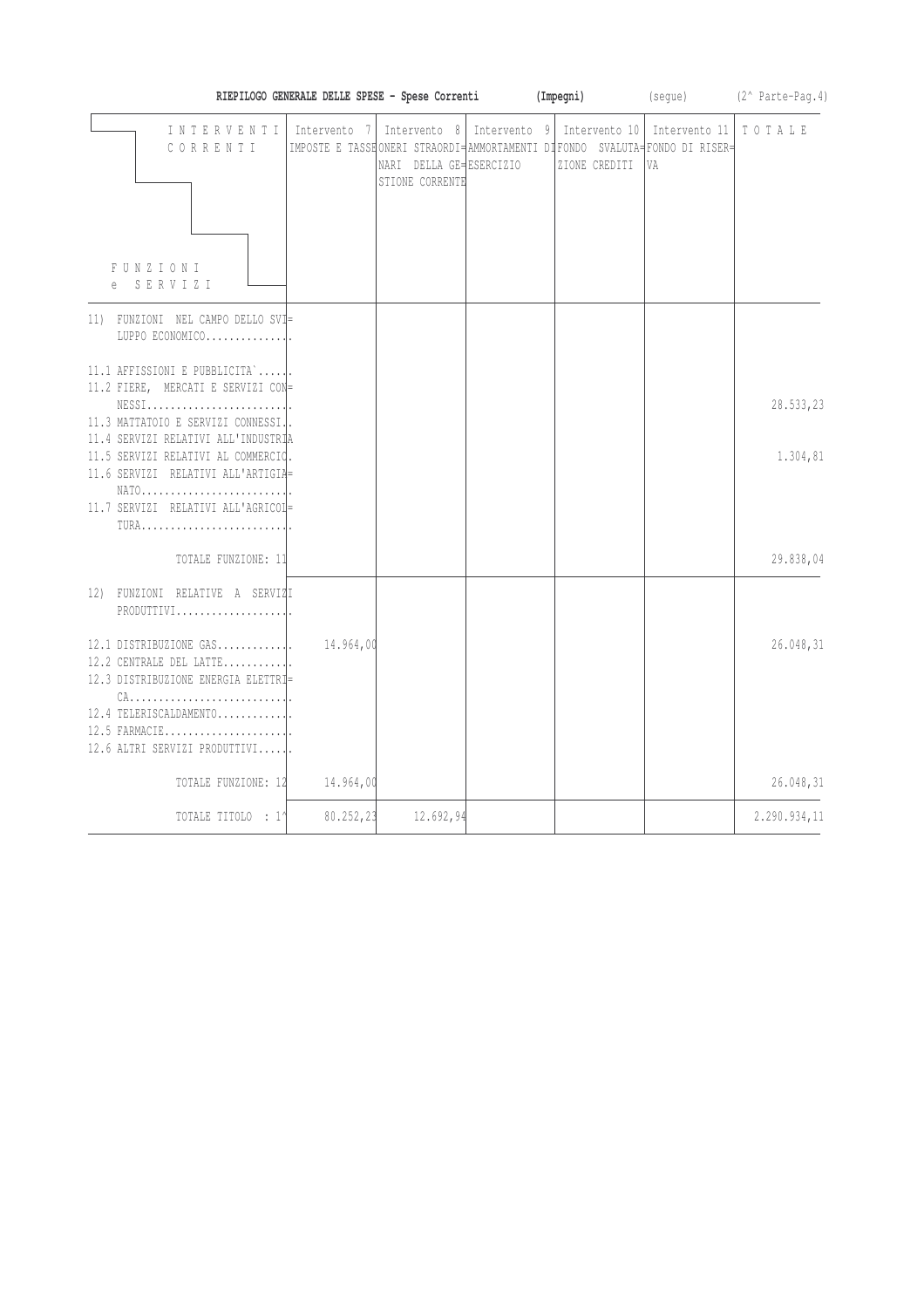$(1^{\wedge}$  Parte-Pag.1)

| INTERVENTI   Intervento 1   Intervento 2   Intervento 3   Intervento 4   Intervento 5   Intervento 6<br>PER INVESTIMENTI                                                                                                                                                                                                                                                                                                                                                |          | ZIONI IN ECONO‡IN ECONOMIA<br>MIA | PER REALIZZA=REALIZZAZIONI MACCHINE, EDSTERNI | ATTREZZATURE<br>TECNICO-SCIEN=<br>TIFICHE | ACQUISIZIONE DIESPROPRI E SER-ACQUISTI DI BE- UTILIZZO DI BE- ACQUISIZIONE DI INCARICHI PRO=<br>BENI IMMOBILI  VITU` ONEROSE  NI SPECIFICINI DI TERZI PERBENI MOBILI, FESSIONALI E= |
|-------------------------------------------------------------------------------------------------------------------------------------------------------------------------------------------------------------------------------------------------------------------------------------------------------------------------------------------------------------------------------------------------------------------------------------------------------------------------|----------|-----------------------------------|-----------------------------------------------|-------------------------------------------|-------------------------------------------------------------------------------------------------------------------------------------------------------------------------------------|
| FUNZIONI<br>e SERVIZI                                                                                                                                                                                                                                                                                                                                                                                                                                                   |          |                                   |                                               |                                           |                                                                                                                                                                                     |
| 1) FUNZIONI GENERALI DI AMMINI=<br>STRAZIONE, DI GESTIONE E DI<br>$CONTROLLO.$                                                                                                                                                                                                                                                                                                                                                                                          |          |                                   |                                               |                                           |                                                                                                                                                                                     |
| 1.1 ORGANI ISTITUZIONALI, PARTECI=<br>PAZIONE E DECENTRAMENTO<br>1.2 SEGRETERIA GENERALE, PERSONALE<br>$E$ ORGANIZZAZIONE<br>1.3 GESTIONE ECONOMICA, FINANZIA=<br>RIA, PROGRAMMAZIONE, PROVVEDI=<br>TORATO E CONTROLLO DI GESTIONE<br>1.4 GESTIONE DELLE ENTRATE TRIBU=<br>TARIE E SERVIZI FISCALI<br>1.5 GESTIONE DEI BENI DEMANIALI E<br>$1.6$ UFFICIO TECNICO<br>1.7 ANAGRAFE, STATO CIVILE, ELET=<br>TORALE, LEVA E SERVIZIO STATI=<br>$1.8$ ALTRI SERVIZI GENERALI | 5.082,00 |                                   |                                               |                                           |                                                                                                                                                                                     |
| TOTALE FUNZIONE: 1 5.082,00<br>2) FUNZIONI RELATIVE ALLA GIUSTI=                                                                                                                                                                                                                                                                                                                                                                                                        |          |                                   |                                               |                                           |                                                                                                                                                                                     |
| $2.1$ UFFICI GIUDIZIARI<br>2.2 CASA CIRCONDARIALE E ALTRI                                                                                                                                                                                                                                                                                                                                                                                                               |          |                                   |                                               |                                           |                                                                                                                                                                                     |
| TOTALE FUNZIONE:                                                                                                                                                                                                                                                                                                                                                                                                                                                        |          |                                   |                                               |                                           |                                                                                                                                                                                     |
| 3) FUNZIONI DI POLIZIA LOCALE                                                                                                                                                                                                                                                                                                                                                                                                                                           |          |                                   |                                               |                                           |                                                                                                                                                                                     |
| $3.1$ POLIZIA MUNICIPALE<br>$3.2$ POLIZIA COMMERCIALE<br>3.3 POLIZIA AMMINISTRATIVA                                                                                                                                                                                                                                                                                                                                                                                     |          |                                   |                                               |                                           |                                                                                                                                                                                     |
| TOTALE FUNZIONE:                                                                                                                                                                                                                                                                                                                                                                                                                                                        |          |                                   |                                               |                                           |                                                                                                                                                                                     |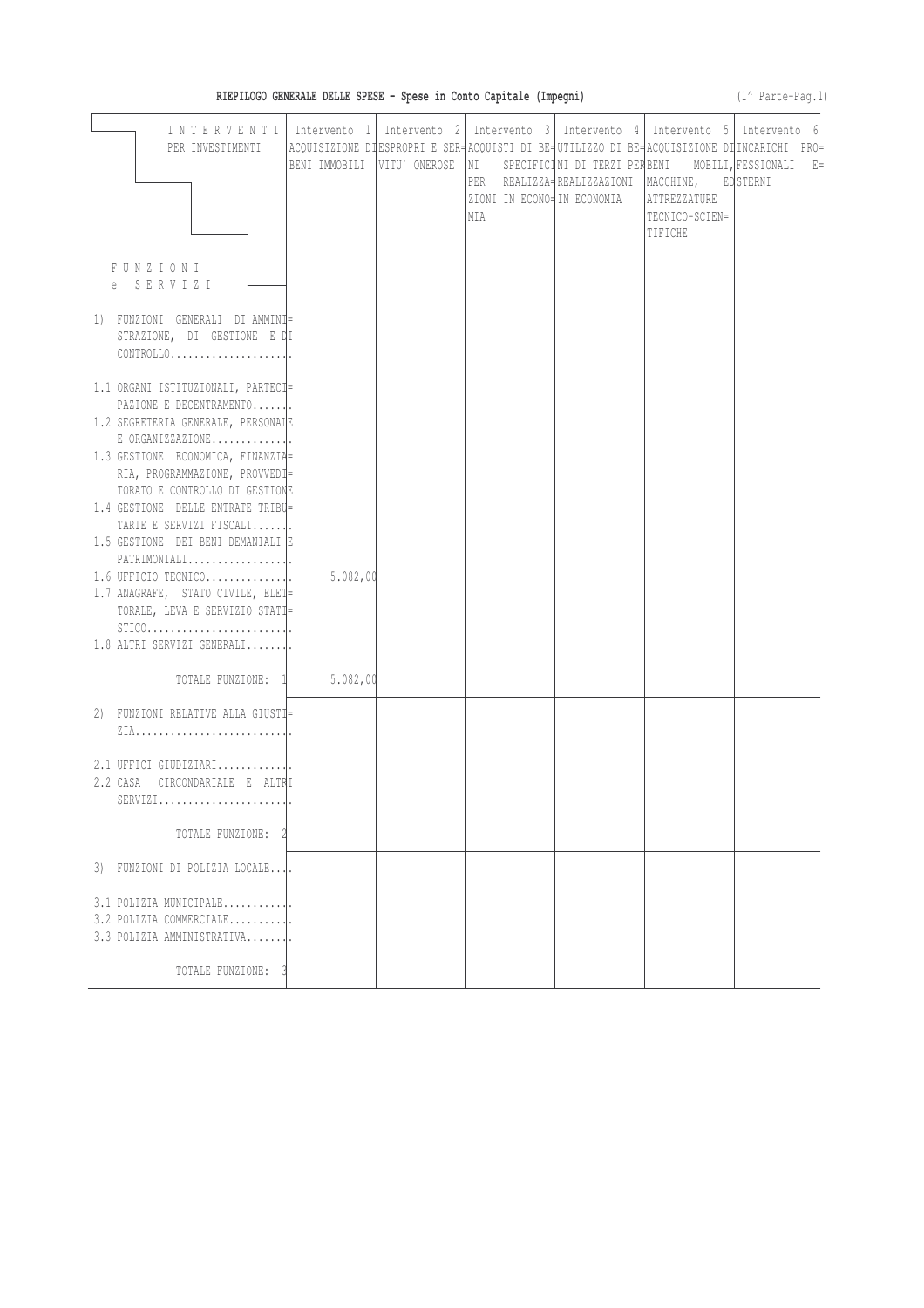|                                                                                                                 | RIEPILOGO GENERALE DELLE SPESE - Spese in Conto Capitale (Impegni) |                                   |                                                                                                                                           |                                           | (segue) (1^ Parte-Pag.2)                                                                                                                                                           |
|-----------------------------------------------------------------------------------------------------------------|--------------------------------------------------------------------|-----------------------------------|-------------------------------------------------------------------------------------------------------------------------------------------|-------------------------------------------|------------------------------------------------------------------------------------------------------------------------------------------------------------------------------------|
| INTERVENTI<br>PER INVESTIMENTI                                                                                  |                                                                    |                                   | Intervento 1   Intervento 2   Intervento 3   Intervento 4   Intervento 5   Intervento 6<br>PER REALIZZA=REALIZZAZIONI  MACCHINE, EDSTERNI |                                           | ACQUISIZIONE DIESPROPRI E SER-ACQUISTI DI BE- UTILIZZO DI BE- ACQUISIZIONE DIINCARICHI PRO=<br>BENI IMMOBILI  VITU` ONEROSE  NI SPECIFICINI DI TERZI PERBENI MOBILI, FESSIONALI E= |
| FUNZIONI                                                                                                        |                                                                    | ZIONI IN ECONO=IN ECONOMIA<br>MTA |                                                                                                                                           | ATTREZZATURE<br>TECNICO-SCIEN=<br>TIFICHE |                                                                                                                                                                                    |
| e SERVIZI                                                                                                       |                                                                    |                                   |                                                                                                                                           |                                           |                                                                                                                                                                                    |
| 4) FUNZIONI DI ISTRUZIONE PUBBLI=                                                                               |                                                                    |                                   |                                                                                                                                           |                                           |                                                                                                                                                                                    |
| $4.1$ SCUOLA MATERNA<br>4.2 ISTRUZIONE ELEMENTARE<br>4.3 ISTRUZIONE MEDIA<br>4.4 ISTRUZIONE SECONDARIA SUPERIQ= |                                                                    |                                   |                                                                                                                                           |                                           |                                                                                                                                                                                    |
| 4.5 ASSISTENZA SCOLASTICA, TRA=<br>SPORTO, REFEZIONE E ALTRI SER=<br>VIZI                                       |                                                                    |                                   |                                                                                                                                           |                                           |                                                                                                                                                                                    |
| TOTALE FUNZIONE: 4                                                                                              |                                                                    |                                   |                                                                                                                                           |                                           |                                                                                                                                                                                    |
| 5) FUNZIONI RELATIVE ALLA CULTURA<br>ED AI BENI CULTURALI                                                       |                                                                    |                                   |                                                                                                                                           |                                           |                                                                                                                                                                                    |
| 5.1 BIBLIOTECHE, MUSEI E PINACOTE=<br>5.2 TEATRI, ATTIVITA` CULTURALI E<br>SERVIZI DIVERSI NEL SETTORE          |                                                                    |                                   |                                                                                                                                           |                                           |                                                                                                                                                                                    |
| TOTALE FUNZIONE: 5                                                                                              |                                                                    |                                   |                                                                                                                                           |                                           |                                                                                                                                                                                    |
| 6) FUNZIONI NEL SETTORE SPORTIVO<br>$E$ RICREATIVO                                                              |                                                                    |                                   |                                                                                                                                           |                                           |                                                                                                                                                                                    |
| $6.1$ PISCINE COMUNALI<br>6.2 STADIO COMUNALE, PALAZZO DELIO<br>SPORT ED ALTRI IMPIANTI                         |                                                                    |                                   |                                                                                                                                           |                                           |                                                                                                                                                                                    |
| 6.3 MANIFESTAZIONI DIVERSE NEL<br>SETTORE SPORTIVO E RICREATIVO.                                                |                                                                    |                                   |                                                                                                                                           |                                           |                                                                                                                                                                                    |
| TOTALE FUNZIONE:                                                                                                |                                                                    |                                   |                                                                                                                                           |                                           |                                                                                                                                                                                    |
| 7) FUNZIONI NEL CAMPO TURISTICO.                                                                                |                                                                    |                                   |                                                                                                                                           |                                           |                                                                                                                                                                                    |
| $7.1$ SERVIZI TURISTICI<br>7.2 MANIFESTAZIONI TURISTICHE                                                        |                                                                    |                                   |                                                                                                                                           |                                           |                                                                                                                                                                                    |
| TOTALE FUNZIONE:                                                                                                |                                                                    |                                   |                                                                                                                                           |                                           |                                                                                                                                                                                    |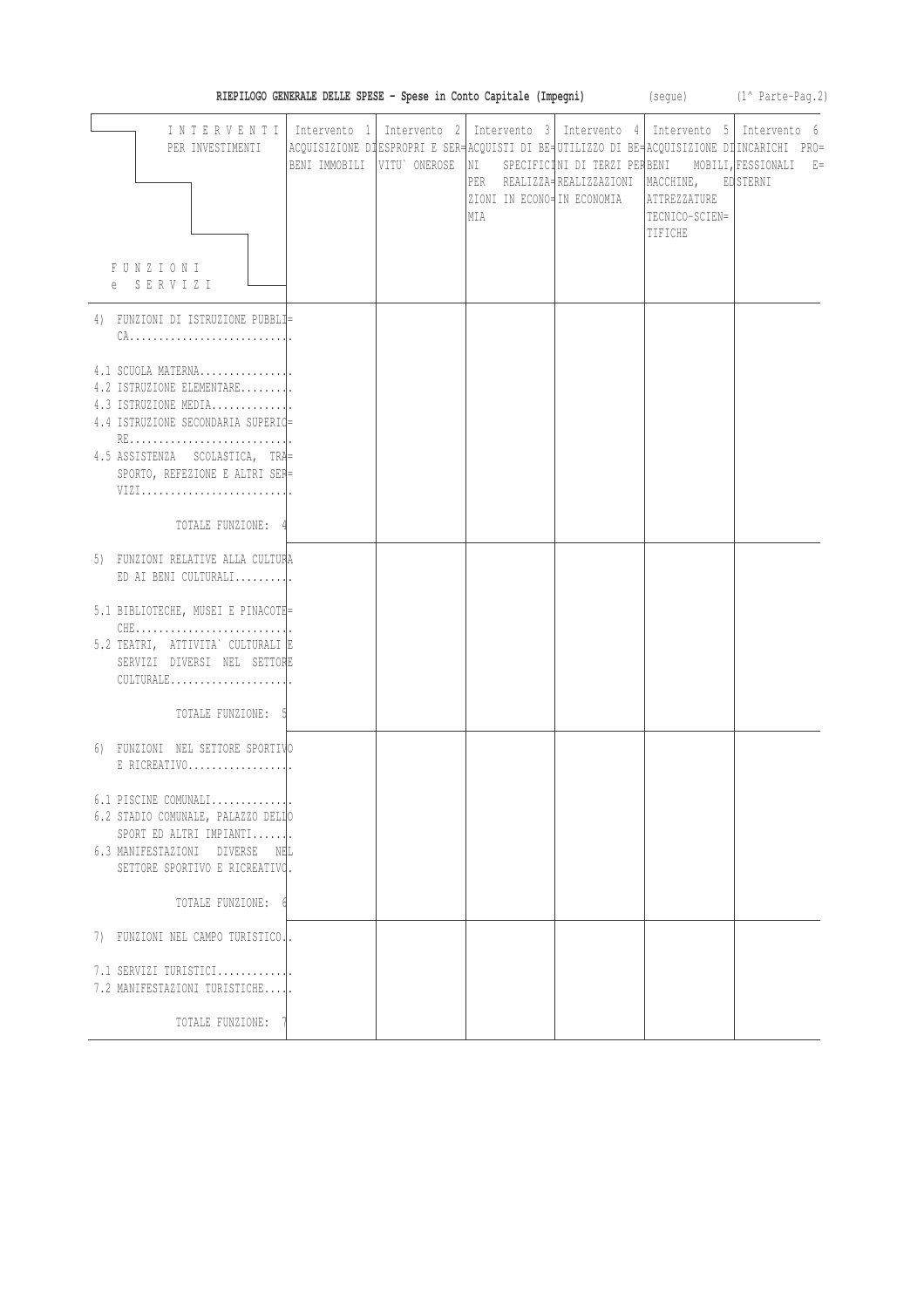| RIEPILOGO GENERALE DELLE SPESE - Spese in Conto Capitale (Impegni) (seque) (1^ Parte-Pag.3)                                                                                                                                                                                                                                                                                                                                                      |                      |  |                                   |  |                                                                                             |                                                                                                                                                                                     |  |
|--------------------------------------------------------------------------------------------------------------------------------------------------------------------------------------------------------------------------------------------------------------------------------------------------------------------------------------------------------------------------------------------------------------------------------------------------|----------------------|--|-----------------------------------|--|---------------------------------------------------------------------------------------------|-------------------------------------------------------------------------------------------------------------------------------------------------------------------------------------|--|
| INTERVENTI   Intervento 1   Intervento 2   Intervento 3   Intervento 4   Intervento 5   Intervento 6<br>PER INVESTIMENTI<br>FUNZIONI<br>e SERVIZI                                                                                                                                                                                                                                                                                                |                      |  | ZIONI IN ECONO‡IN ECONOMIA<br>MTA |  | PER REALIZZA=REALIZZAZIONI  MACCHINE, EDSTERNI<br>ATTREZZATURE<br>TECNICO-SCIEN=<br>TIFICHE | ACQUISIZIONE DIESPROPRI E SER- ACQUISTI DI BE- UTILIZZO DI BE- ACQUISIZIONE DI INCARICHI PRO=<br>BENI IMMOBILI VITU`ONEROSE   NI SPECIFICINI DI TERZI PERBENI MOBILI, FESSIONALI E= |  |
| 8) FUNZIONI NEL CAMPO DELLA VIA=<br>BILITA' E DEI TRASPORTI                                                                                                                                                                                                                                                                                                                                                                                      |                      |  |                                   |  |                                                                                             |                                                                                                                                                                                     |  |
| 8.1 VIABILITA', CIRCOLAZIONE STRA=<br>DALE E SERVIZI CONNESSI<br>8.2 ILLUMINAZIONE PUBBLICA E SER=<br>VIZI CONNESSI<br>8.3 TRASPORTI PUBBLICI LOCALI E<br>SERVIZI CONNESSI                                                                                                                                                                                                                                                                       | 43.121,83            |  |                                   |  |                                                                                             |                                                                                                                                                                                     |  |
| TOTALE FUNZIONE: 8                                                                                                                                                                                                                                                                                                                                                                                                                               | 43.121,83            |  |                                   |  |                                                                                             |                                                                                                                                                                                     |  |
| 9) FUNZIONI RIGUARDANTI LA GE=<br>STIONE DEL TERRITORIO E DEL-<br>9.1 URBANISTICA E GESTIONE DEL<br>TERRITORIO<br>9.2 EDILIZIA RESIDENZIALE PUBBLICA<br>LOCALE E PIANI DI EDILIZIA E=<br>9.3 SERVIZI DI PROTEZIONE CIVILE.<br>9.4 SERVIZIO IDRICO INTEGRATO<br>9.5 SERVIZIO SMALTIMENTO RIFIUTI.<br>9.6 PARCHI E SERVIZI PER LA TUTELA<br>AMBIENTALE DEL VERDE, ALTRI<br>SERVIZI RELATIVI AL TERRITORIO<br>ED ALL'AMBIENTE<br>TOTALE FUNZIONE: 9 | 1.600,00<br>1.600,00 |  |                                   |  |                                                                                             |                                                                                                                                                                                     |  |
| 10) FUNZIONI NEL SETTORE SOCIALE.                                                                                                                                                                                                                                                                                                                                                                                                                |                      |  |                                   |  |                                                                                             |                                                                                                                                                                                     |  |
| 10.1 ASILI NIDO, SERVIZI PER L'IN=<br>FANZIA E PER I MINORI<br>10.2 SERVIZI DI PREVENZIONE E RIA=<br>10.3 STRUTTURE RESIDENZIALI E DI<br>RICOVERO PER ANZIANI<br>10.4 ASSISTENZA, BENEFICENZA PUB=<br>BLICA E SERVIZI DIVERSI ALLA<br>10.5 SERVIZIO NECROSCOPICO E CIMI=<br>TERIALE<br>TOTALE FUNZIONE: 10                                                                                                                                       |                      |  |                                   |  |                                                                                             |                                                                                                                                                                                     |  |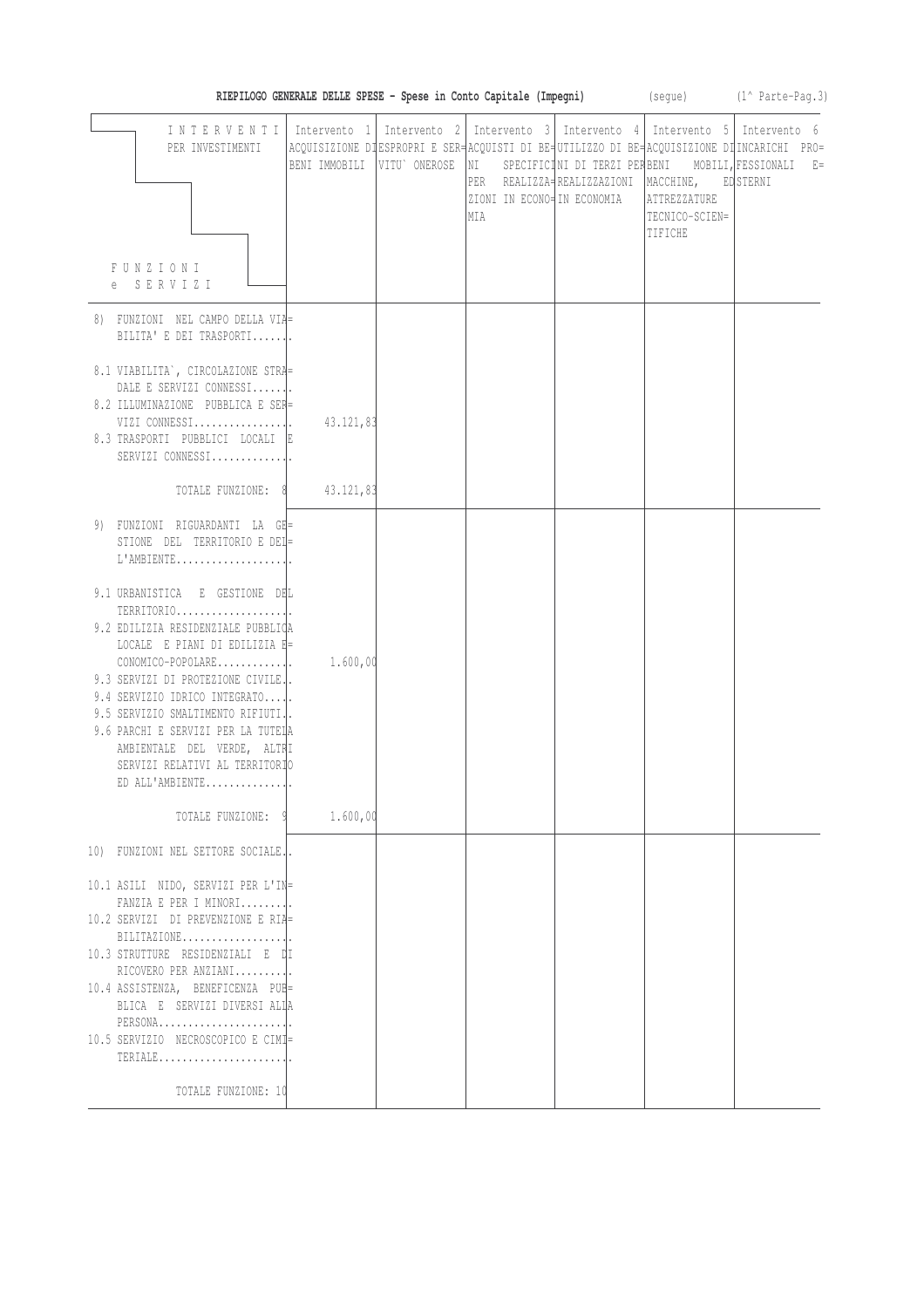| RIEPILOGO GENERALE DELLE SPESE - Spese in Conto Capitale (Impegni)                                                                                                                                                                                                                                                                                           | (segue)                                         | $(1^{\wedge}$ Parte-Pag. 4) |                                    |                                                                                                                                   |                                           |                                                                                                                                                 |
|--------------------------------------------------------------------------------------------------------------------------------------------------------------------------------------------------------------------------------------------------------------------------------------------------------------------------------------------------------------|-------------------------------------------------|-----------------------------|------------------------------------|-----------------------------------------------------------------------------------------------------------------------------------|-------------------------------------------|-------------------------------------------------------------------------------------------------------------------------------------------------|
| INTERVENTI<br>PER INVESTIMENTI<br><b>FUNZIONI</b><br>SERVIZI                                                                                                                                                                                                                                                                                                 | Intervento 1<br>BENI IMMOBILI VITU` ONEROSE  NI | Intervento <sub>2</sub>     | ZIONI IN ECONO= IN ECONOMIA<br>MIA | Intervento 3   Intervento 4   Intervento 5   Intervento 6<br>SPECIFICINI DI TERZI PERBENI<br>PER REALIZZA=REALIZZAZIONI MACCHINE, | ATTREZZATURE<br>TECNICO-SCIEN=<br>TIFICHE | ACQUISIZIONE DIESPROPRI E SER-ACQUISTI DI BE- UTILIZZO DI BE- ACQUISIZIONE DI INCARICHI PRO=<br>MOBILI, FESSIONALI<br>$E =$<br><b>ED STERNI</b> |
| 11) FUNZIONI NEL CAMPO DELLO SVI=<br>LUPPO ECONOMICO                                                                                                                                                                                                                                                                                                         |                                                 |                             |                                    |                                                                                                                                   |                                           |                                                                                                                                                 |
| 11.1 AFFISSIONI E PUBBLICITA $\dots$ .<br>11.2 FIERE, MERCATI E SERVIZI CON=<br>$NESS1.\ldots.\ldots.\ldots.\ldots.\ldots.$<br>11.3 MATTATOIO E SERVIZI CONNESSI.<br>11.4 SERVIZI RELATIVI ALL'INDUSTRIA<br>11.5 SERVIZI RELATIVI AL COMMERCIQ.<br>11.6 SERVIZI RELATIVI ALL'ARTIGIA=<br>$NATO$<br>11.7 SERVIZI RELATIVI ALL'AGRICOL-<br>TOTALE FUNZIONE: 11 |                                                 |                             |                                    |                                                                                                                                   |                                           |                                                                                                                                                 |
| 12) FUNZIONI RELATIVE A SERVIZI<br>PRODUTIIVI                                                                                                                                                                                                                                                                                                                |                                                 |                             |                                    |                                                                                                                                   |                                           |                                                                                                                                                 |
| 12.1 DISTRIBUZIONE GAS<br>12.2 CENTRALE DEL LATTE<br>12.3 DISTRIBUZIONE ENERGIA ELETTRI=<br>$CA.$<br>12.4 TELERISCALDAMENTO<br>12.6 ALTRI SERVIZI PRODUTTIVI<br>TOTALE FUNZIONE: 12                                                                                                                                                                          | 4.445,42<br>4.445,42                            |                             |                                    |                                                                                                                                   |                                           |                                                                                                                                                 |
| TOTALE TITOLO : 21                                                                                                                                                                                                                                                                                                                                           | 54.249,25                                       |                             |                                    |                                                                                                                                   |                                           |                                                                                                                                                 |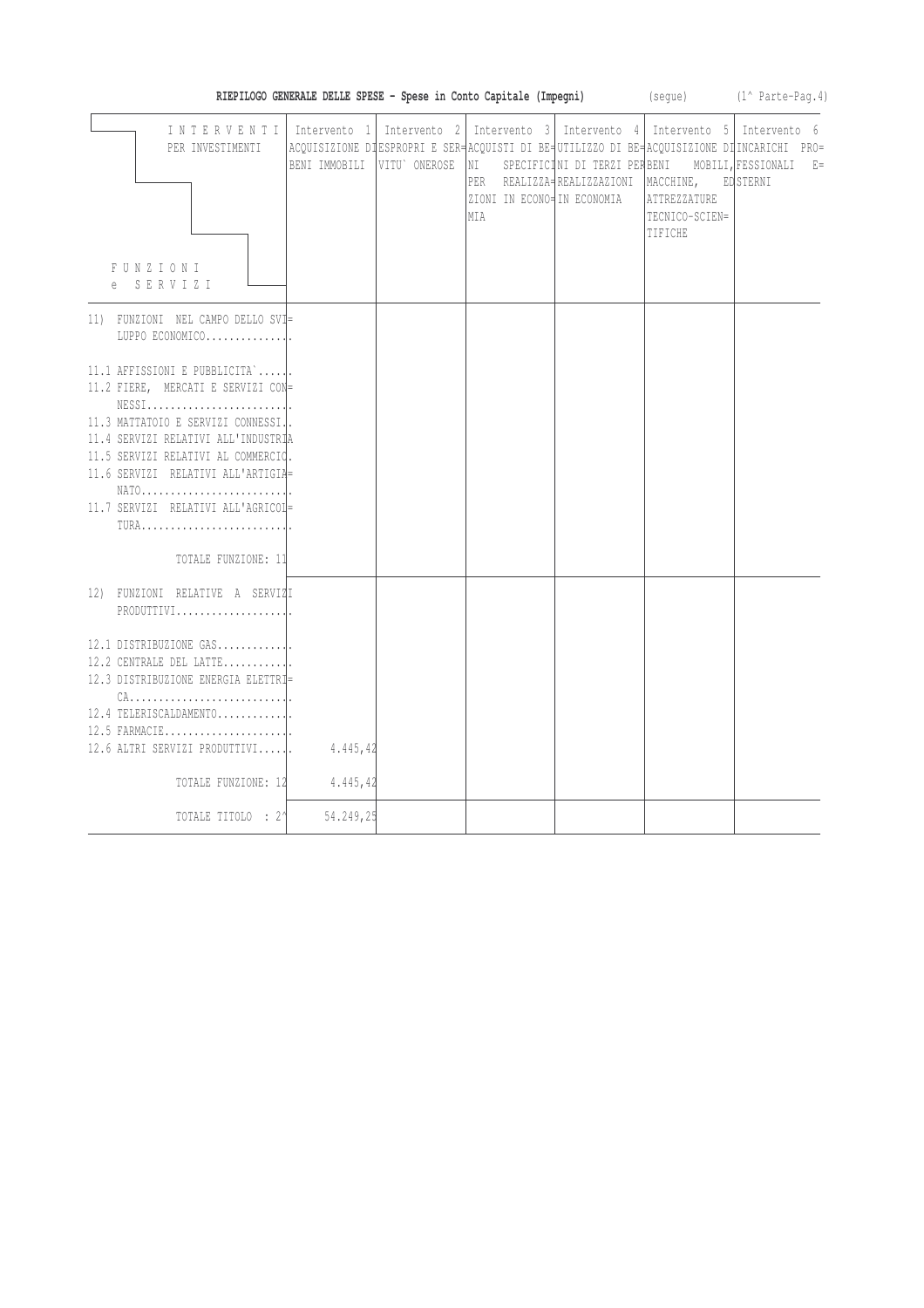|  | RIEPILOGO GENERALE DELLE SPESE - Spese in Conto Capitale (Impegni) |  |  |  |  |  |  |  |  |
|--|--------------------------------------------------------------------|--|--|--|--|--|--|--|--|
|--|--------------------------------------------------------------------|--|--|--|--|--|--|--|--|

**Cale (Impegni)**  $(2^{\wedge} \text{ Parte-Pag.1})$ 

| INTERVENTI<br>PER INVESTIMENTI<br><b>FUNZIONI</b><br>e SERVIZI                                                                                                                                                                                                                                                                                          | Intervento 7<br>DI CAPITALE | AZIONARIE | Intervento 8   Intervento 9   Intervento 10<br>CAPITALE | TRASFERIMENTI   PARTECIPAZIONI   CONFERIMENTI DI CONCESSIONI DI<br>CREDITI E ANTI=<br>CIPAZIONI | TOTALE   |
|---------------------------------------------------------------------------------------------------------------------------------------------------------------------------------------------------------------------------------------------------------------------------------------------------------------------------------------------------------|-----------------------------|-----------|---------------------------------------------------------|-------------------------------------------------------------------------------------------------|----------|
| 1) FUNZIONI GENERALI DI AMMINI=<br>STRAZIONE, DI GESTIONE E DI<br>$CONTROLLO.$  .                                                                                                                                                                                                                                                                       |                             |           |                                                         |                                                                                                 |          |
| 1.1 ORGANI ISTITUZIONALI, PARTECI=<br>PAZIONE E DECENTRAMENTO<br>1.2 SEGRETERIA GENERALE, PERSONALE<br>$E$ ORGANIZZAZIONE<br>1.3 GESTIONE ECONOMICA, FINANZIA=<br>RIA, PROGRAMMAZIONE, PROVVEDI=<br>TORATO E CONTROLLO DI GESTIONE<br>1.4 GESTIONE DELLE ENTRATE TRIBU=<br>TARIE E SERVIZI FISCALI<br>1.5 GESTIONE DEI BENI DEMANIALI E<br>PATRIMONIALI |                             |           |                                                         |                                                                                                 |          |
| $1.6$ UFFICIO TECNICO<br>1.7 ANAGRAFE, STATO CIVILE, ELET=<br>TORALE, LEVA E SERVIZIO STATI=                                                                                                                                                                                                                                                            |                             |           |                                                         |                                                                                                 | 5.082,00 |
| $1.8$ ALTRI SERVIZI GENERALI<br>TOTALE FUNZIONE: 1                                                                                                                                                                                                                                                                                                      |                             |           |                                                         |                                                                                                 | 5.082,00 |
| 2) FUNZIONI RELATIVE ALLA GIUSTI=                                                                                                                                                                                                                                                                                                                       |                             |           |                                                         |                                                                                                 |          |
| $2.1$ UFFICI GIUDIZIARI<br>2.2 CASA<br>CIRCONDARIALE E ALTRI                                                                                                                                                                                                                                                                                            |                             |           |                                                         |                                                                                                 |          |
| TOTALE FUNZIONE:                                                                                                                                                                                                                                                                                                                                        |                             |           |                                                         |                                                                                                 |          |
| 3) FUNZIONI DI POLIZIA LOCALE                                                                                                                                                                                                                                                                                                                           |                             |           |                                                         |                                                                                                 |          |
| $3.1$ POLIZIA MUNICIPALE<br>$3.2$ POLIZIA COMMERCIALE<br>3.3 POLIZIA AMMINISTRATIVA                                                                                                                                                                                                                                                                     |                             |           |                                                         |                                                                                                 |          |
| TOTALE FUNZIONE:                                                                                                                                                                                                                                                                                                                                        |                             |           |                                                         |                                                                                                 |          |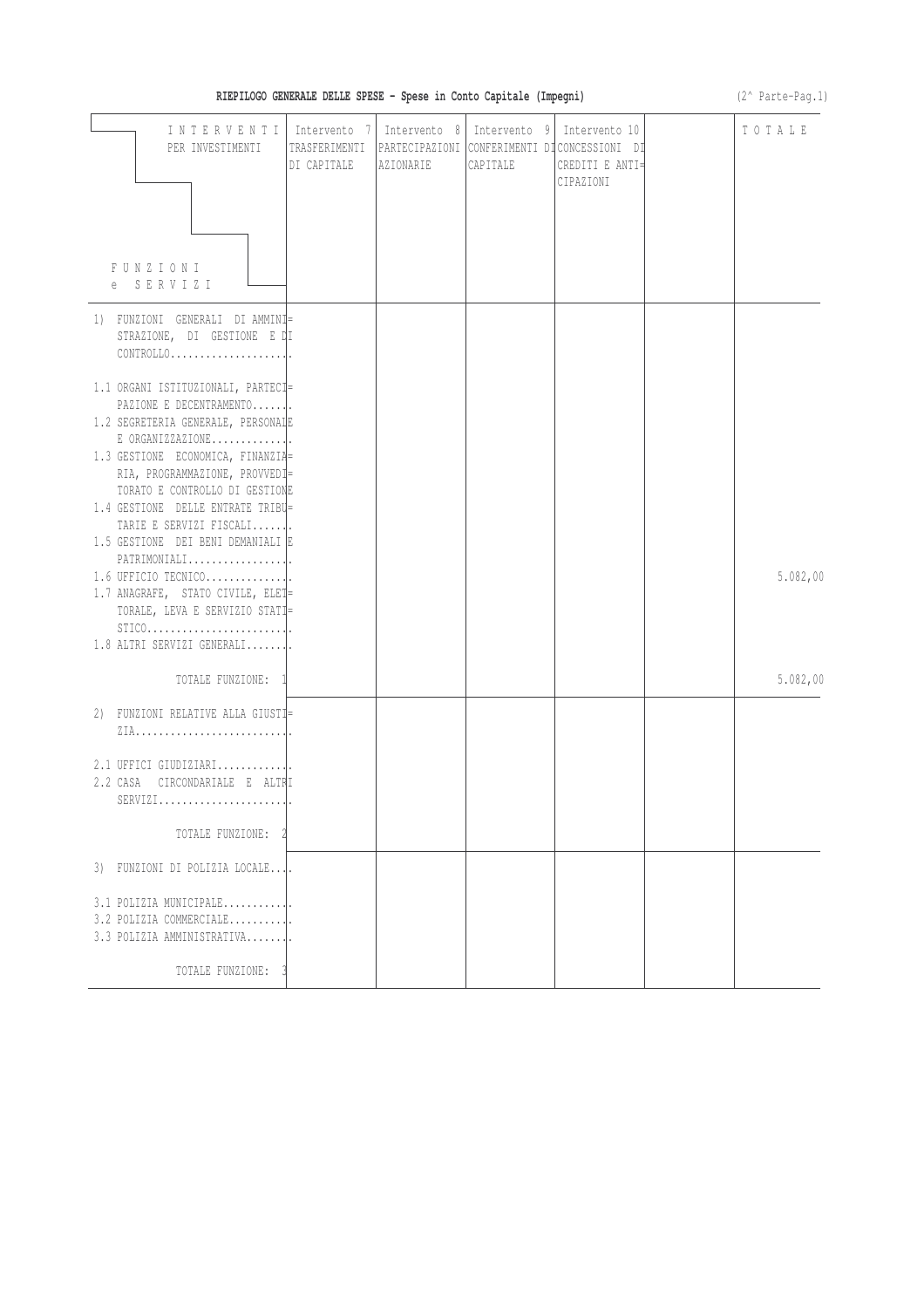| RIEPILOGO GENERALE DELLE SPESE - Spese in Conto Capitale (Impegni)<br>(segue)                                                                                                                |                                              |           |                                       |                                                                                               |  | (2^ Parte-Pag.2) |
|----------------------------------------------------------------------------------------------------------------------------------------------------------------------------------------------|----------------------------------------------|-----------|---------------------------------------|-----------------------------------------------------------------------------------------------|--|------------------|
| INTERVENTI<br>PER INVESTIMENTI<br>FUNZIONI<br>e SERVIZI                                                                                                                                      | Intervento 7<br>TRASFERIMENTI<br>DI CAPITALE | AZIONARIE | Intervento 8 Intervento 9<br>CAPITALE | Intervento 10<br>PARTECIPAZIONI CONFERIMENTI DICONCESSIONI DI<br>CREDITI E ANTI=<br>CIPAZIONI |  | TOTALE           |
|                                                                                                                                                                                              |                                              |           |                                       |                                                                                               |  |                  |
| 4) FUNZIONI DI ISTRUZIONE PUBBLI=                                                                                                                                                            |                                              |           |                                       |                                                                                               |  |                  |
| $4.1$ SCUOLA MATERNA<br>4.2 ISTRUZIONE ELEMENTARE<br>4.3 ISTRUZIONE MEDIA<br>4.4 ISTRUZIONE SECONDARIA SUPERIQ=<br>4.5 ASSISTENZA SCOLASTICA, TRA=<br>SPORTO, REFEZIONE E ALTRI SER=<br>VIZI |                                              |           |                                       |                                                                                               |  |                  |
| TOTALE FUNZIONE:                                                                                                                                                                             |                                              |           |                                       |                                                                                               |  |                  |
| 5) FUNZIONI RELATIVE ALLA CULTURA<br>ED AI BENI CULTURALI                                                                                                                                    |                                              |           |                                       |                                                                                               |  |                  |
| 5.1 BIBLIOTECHE, MUSEI E PINACOTE=                                                                                                                                                           |                                              |           |                                       |                                                                                               |  |                  |
| 5.2 TEATRI, ATTIVITA` CULTURALI E<br>SERVIZI DIVERSI NEL SETTORE<br>CULTURALE                                                                                                                |                                              |           |                                       |                                                                                               |  |                  |
| TOTALE FUNZIONE:                                                                                                                                                                             |                                              |           |                                       |                                                                                               |  |                  |
| 6) FUNZIONI NEL SETTORE SPORTIVO<br>$E$ RICREATIVO                                                                                                                                           |                                              |           |                                       |                                                                                               |  |                  |
| $6.1$ PISCINE COMUNALI<br>6.2 STADIO COMUNALE, PALAZZO DELIO<br>SPORT ED ALTRI IMPIANTI<br>6.3 MANIFESTAZIONI DIVERSE<br>NFL.<br>SETTORE SPORTIVO E RICREATIVO.                              |                                              |           |                                       |                                                                                               |  |                  |
| TOTALE FUNZIONE:                                                                                                                                                                             |                                              |           |                                       |                                                                                               |  |                  |
| 7) FUNZIONI NEL CAMPO TURISTICO.                                                                                                                                                             |                                              |           |                                       |                                                                                               |  |                  |
| $7.1$ SERVIZI TURISTICI<br>7.2 MANIFESTAZIONI TURISTICHE                                                                                                                                     |                                              |           |                                       |                                                                                               |  |                  |
| TOTALE FUNZIONE:                                                                                                                                                                             |                                              |           |                                       |                                                                                               |  |                  |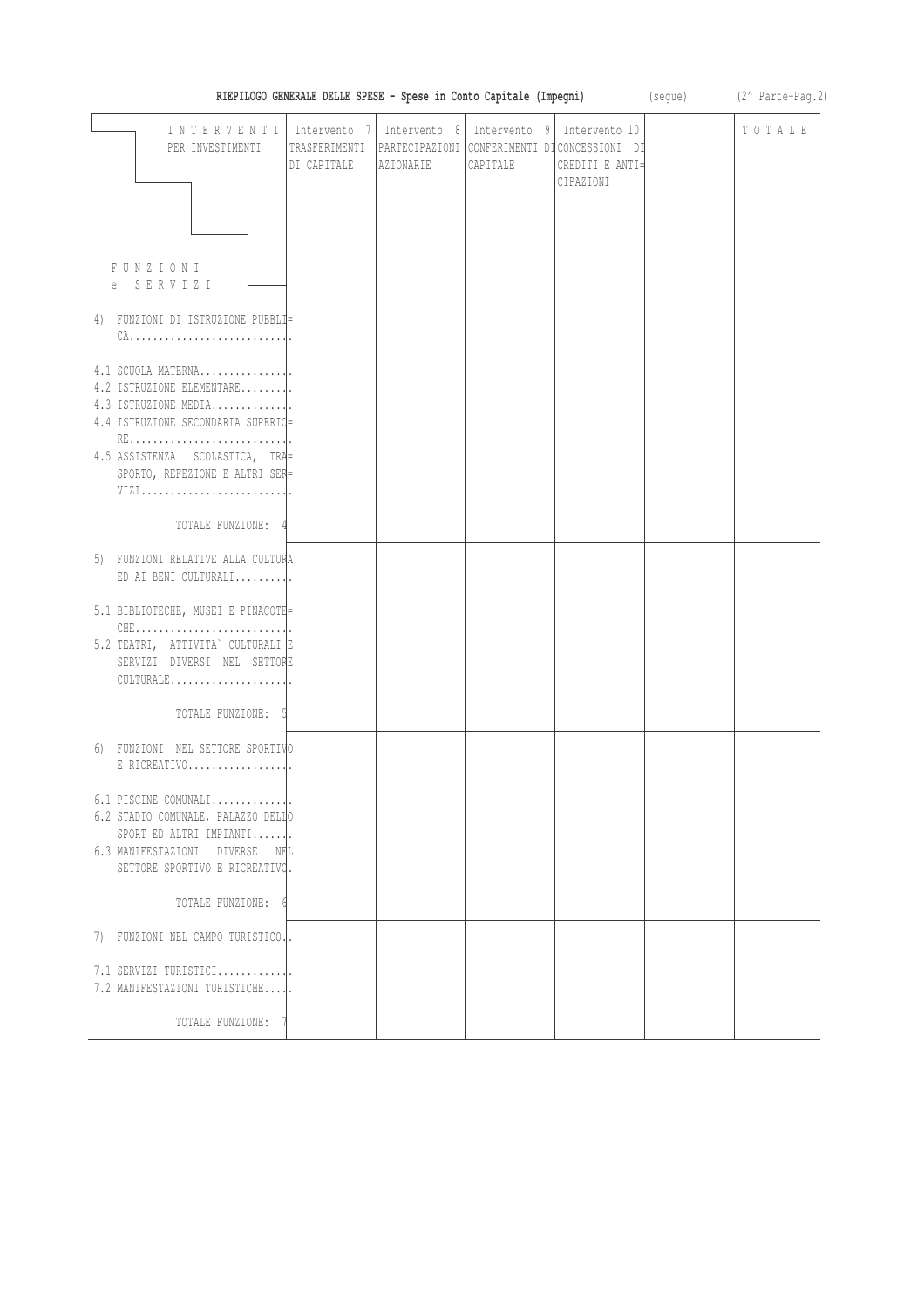| RIEPILOGO GENERALE DELLE SPESE - Spese in Conto Capitale (Impegni)                                                                                                                                                               | (segue)                                      | (2^ Parte-Pag.3)          |                          |                                                                                               |  |           |
|----------------------------------------------------------------------------------------------------------------------------------------------------------------------------------------------------------------------------------|----------------------------------------------|---------------------------|--------------------------|-----------------------------------------------------------------------------------------------|--|-----------|
| INTERVENTI<br>PER INVESTIMENTI                                                                                                                                                                                                   | Intervento 7<br>TRASFERIMENTI<br>DI CAPITALE | Intervento 8<br>AZIONARIE | Intervento 9<br>CAPITALE | Intervento 10<br>PARTECIPAZIONI CONFERIMENTI DICONCESSIONI DI<br>CREDITI E ANTI=<br>CIPAZIONI |  | TOTALE    |
| FUNZIONI<br>e SERVIZI                                                                                                                                                                                                            |                                              |                           |                          |                                                                                               |  |           |
| 8) FUNZIONI NEL CAMPO DELLA VIA=<br>BILITA' E DEI TRASPORTI                                                                                                                                                                      |                                              |                           |                          |                                                                                               |  |           |
| 8.1 VIABILITA', CIRCOLAZIONE STRA=<br>DALE E SERVIZI CONNESSI                                                                                                                                                                    |                                              |                           |                          |                                                                                               |  |           |
| 8.2 ILLUMINAZIONE PUBBLICA E SER=<br>VIZI CONNESSI<br>8.3 TRASPORTI PUBBLICI LOCALI E<br>SERVIZI CONNESSI                                                                                                                        |                                              |                           |                          |                                                                                               |  | 43.121,83 |
| TOTALE FUNZIONE:                                                                                                                                                                                                                 |                                              |                           |                          |                                                                                               |  | 43.121,83 |
| 9) FUNZIONI RIGUARDANTI LA GE=<br>STIONE DEL TERRITORIO E DEL=<br>L'AMBIENTE<br>9.1 URBANISTICA E GESTIONE DEL                                                                                                                   |                                              |                           |                          |                                                                                               |  |           |
| TERRITORIO<br>9.2 EDILIZIA RESIDENZIALE PUBBLICA<br>LOCALE E PIANI DI EDILIZIA E=                                                                                                                                                |                                              |                           |                          |                                                                                               |  | 1.600,00  |
| 9.3 SERVIZI DI PROTEZIONE CIVILE<br>9.4 SERVIZIO IDRICO INTEGRATO<br>9.5 SERVIZIO SMALTIMENTO RIFIUTI.<br>9.6 PARCHI E SERVIZI PER LA TUTELA<br>AMBIENTALE DEL VERDE, ALTRI<br>SERVIZI RELATIVI AL TERRITORIO<br>ED ALL'AMBIENTE |                                              |                           |                          |                                                                                               |  |           |
| TOTALE FUNZIONE:                                                                                                                                                                                                                 |                                              |                           |                          |                                                                                               |  | 1.600,00  |
| 10) FUNZIONI NEL SETTORE SOCIALE.                                                                                                                                                                                                |                                              |                           |                          |                                                                                               |  |           |
| 10.1 ASILI NIDO, SERVIZI PER L'IN=<br>FANZIA E PER I MINORI<br>10.2 SERVIZI DI PREVENZIONE E RIA=<br>10.3 STRUTTURE RESIDENZIALI E DI                                                                                            |                                              |                           |                          |                                                                                               |  |           |
| RICOVERO PER ANZIANI<br>10.4 ASSISTENZA, BENEFICENZA PUB=<br>BLICA E SERVIZI DIVERSI ALIA<br>10.5 SERVIZIO NECROSCOPICO E CIMI=<br>TERIALE                                                                                       | 878,17                                       |                           | 4.276,76                 |                                                                                               |  | 5.154,93  |
| TOTALE FUNZIONE: 10                                                                                                                                                                                                              | 878,17                                       |                           | 4.276,76                 |                                                                                               |  | 5.154,93  |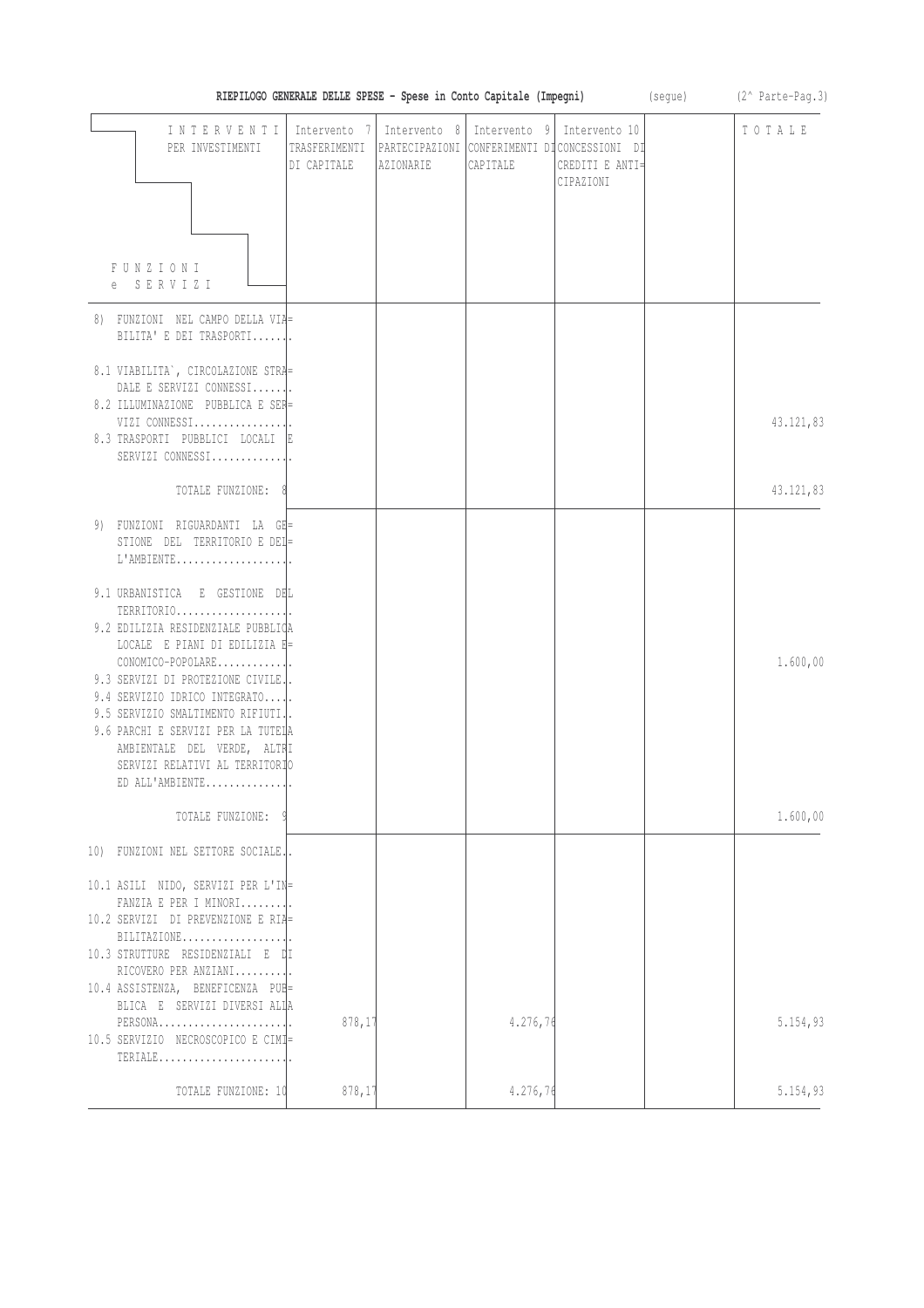| RIEPILOGO GENERALE DELLE SPESE - Spese in Conto Capitale (Impegni)<br>(segue)                                                                                                                                                                                                                             |                                              |                           |                          |                                                                                               |  | (2^ Parte-Pag.4)     |
|-----------------------------------------------------------------------------------------------------------------------------------------------------------------------------------------------------------------------------------------------------------------------------------------------------------|----------------------------------------------|---------------------------|--------------------------|-----------------------------------------------------------------------------------------------|--|----------------------|
| INTERVENTI<br>PER INVESTIMENTI<br><b>FUNZIONI</b><br>e SERVIZI                                                                                                                                                                                                                                            | Intervento 7<br>TRASFERIMENTI<br>DI CAPITALE | Intervento 8<br>AZIONARIE | Intervento 9<br>CAPITALE | Intervento 10<br>PARTECIPAZIONI CONFERIMENTI DICONCESSIONI DI<br>CREDITI E ANTI=<br>CIPAZIONI |  | TOTALE               |
| 11) FUNZIONI NEL CAMPO DELLO SVI=<br>LUPPO ECONOMICO                                                                                                                                                                                                                                                      |                                              |                           |                          |                                                                                               |  |                      |
| 11.1 AFFISSIONI E PUBBLICITA`<br>11.2 FIERE, MERCATI E SERVIZI CON=<br>11.3 MATTATOIO E SERVIZI CONNESSI.<br>11.4 SERVIZI RELATIVI ALL'INDUSTRIA<br>11.5 SERVIZI RELATIVI AL COMMERCIO.<br>11.6 SERVIZI RELATIVI ALL'ARTIGIA=<br>NATO<br>11.7 SERVIZI RELATIVI ALL'AGRICOL<br>TURA<br>TOTALE FUNZIONE: 11 |                                              |                           |                          |                                                                                               |  |                      |
| 12) FUNZIONI RELATIVE A SERVIZI<br>PRODUTTIVI                                                                                                                                                                                                                                                             |                                              |                           |                          |                                                                                               |  |                      |
| 12.1 DISTRIBUZIONE GAS<br>12.2 CENTRALE DEL LATTE<br>12.3 DISTRIBUZIONE ENERGIA ELETTRI=<br>$CA. \ldots \ldots \ldots \ldots \ldots \ldots \ldots \ldots \ldots$<br>12.4 TELERISCALDAMENTO<br>12.5 FARMACIE<br>12.6 ALTRI SERVIZI PRODUTTIVI<br>TOTALE FUNZIONE: 12                                       |                                              |                           |                          |                                                                                               |  | 4.445,42<br>4.445,42 |
| TOTALE TITOLO : 21                                                                                                                                                                                                                                                                                        | 878,17                                       |                           | 4.276,76                 |                                                                                               |  | 59.404,18            |